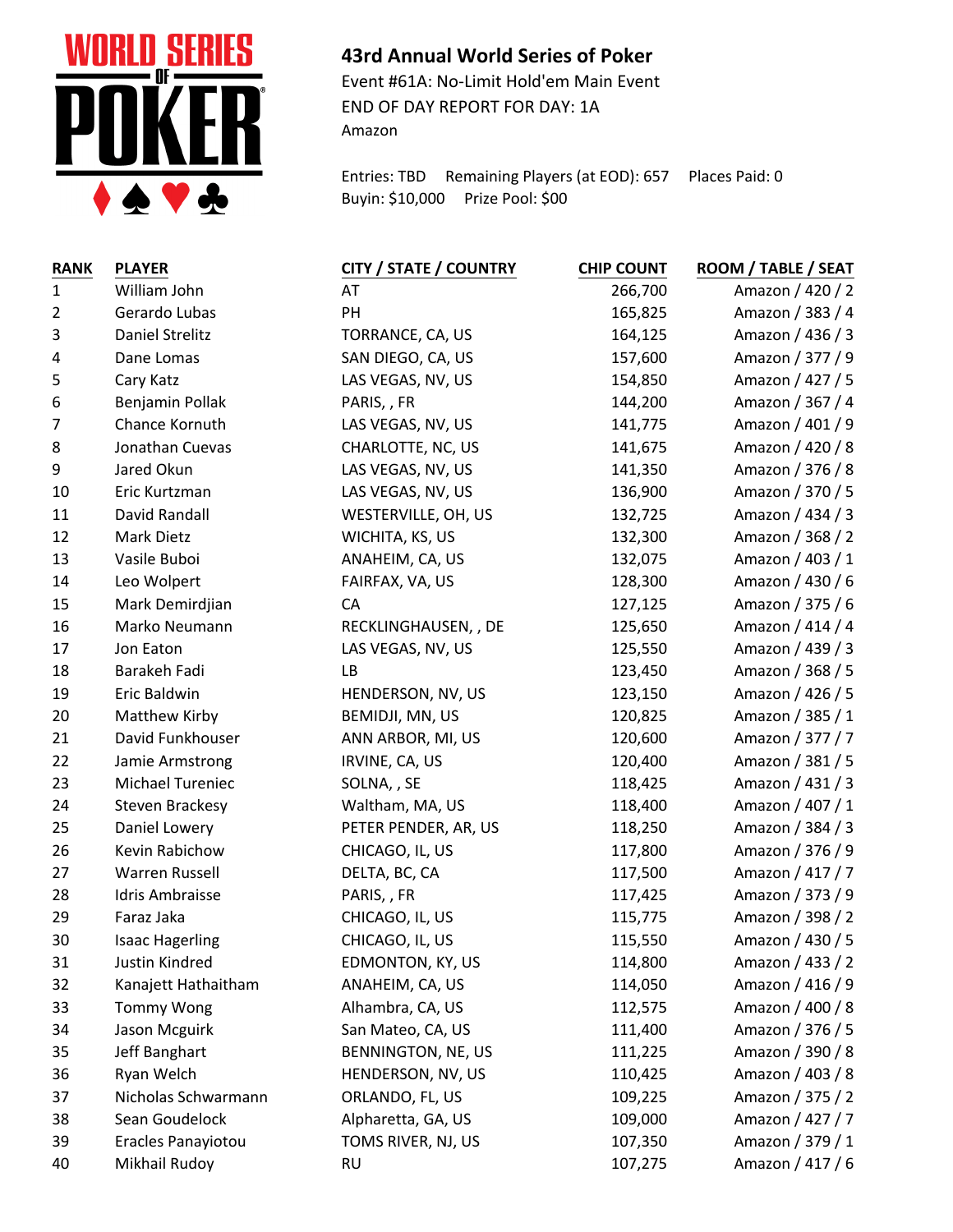| 41 | Jacob Schindler         | PHILADELPHIA, PA, US      | 106,450 | Amazon / 418 / 6 |
|----|-------------------------|---------------------------|---------|------------------|
| 42 | <b>Steven Greenberg</b> | FLANDERS, NJ, US          | 105,750 | Amazon / 428 / 5 |
| 43 | Tom Hu                  | OAKTON, VA, US            | 105,300 | Amazon / 396 / 1 |
| 44 | <b>Craigory Thames</b>  | Collins, MS, US           | 104,450 | Amazon / 430 / 7 |
| 45 | Yann Dion               | QUEBEC CITY, QC, CA       | 104,350 | Amazon / 387 / 2 |
| 46 | Nicholas Carrillo       | SUN VALLEY, CA, US        | 103,400 | Amazon / 430 / 2 |
| 47 | Adam Lalopoulos         | RICHMOND HILL, , CA       | 102,725 | Amazon / 378 / 4 |
| 48 | Joshua Chait            | BEVERLY HILLS, CA, US     | 101,775 | Amazon / 393 / 9 |
| 49 | Kristijonas Andrulis    | <b>KEDAINIAI, LT</b>      | 101,650 | Amazon / 396 / 3 |
| 50 | <b>Niall Farrell</b>    | LUGAR AGRSHIN, , GB       | 100,950 | Amazon / 388 / 7 |
| 51 | Daniel Weinman          | ATLANTA, GA, US           | 100,875 | Amazon / 419 / 4 |
| 52 | Roman Valerstein        | NEWTOWN, PA, US           | 99,950  | Amazon / 386 / 6 |
| 53 | <b>Ronald Eaton</b>     | <b>BROCKVILLE, ON, CA</b> | 99,825  | Amazon / 413 / 3 |
| 54 | Ferit Gabriellson       | Huddinge, , SE            | 99,100  | Amazon / 383 / 5 |
| 55 | David Silverman         | Las Vegas, NV, US         | 96,900  | Amazon / 379 / 9 |
| 56 | <b>Brian Meinders</b>   | JACKSON, NJ, US           | 96,225  | Amazon / 415 / 3 |
| 57 | Sofia Lovgren           | <b>SE</b>                 | 96,200  | Amazon / 424 / 6 |
| 58 | Nicholas Petrangelo     | FEEDING HILLS, MA, US     | 96,000  | Amazon / 400 / 9 |
| 59 | Curtis Householder      | WHEATON, IL, US           | 95,650  | Amazon / 419 / 6 |
| 60 | Simon Charette          | TORONTO, CA               | 95,000  | Amazon / 371 / 4 |
| 61 | William Lyness          | Scottsdale, AZ, US        | 94,350  | Amazon / 401 / 2 |
| 62 | John Beauprez           | ARVADA, CO, US            | 94,000  | Amazon / 418 / 7 |
| 63 | Erik Wigg               | STOCKHOLM, , SE           | 94,000  | Amazon / 368 / 3 |
| 64 | Joseph Hunter           | ETIWANDA, CA, US          | 92,850  | Amazon / 424 / 9 |
| 65 | Matthew Hyman           | SANTA BARBARA, CA, US     | 92,800  | Amazon / 438 / 3 |
| 66 | <b>Taylour Mackay</b>   | US                        | 92,600  | Amazon / 383 / 9 |
| 67 | Iven Sharrak            | W Bloomfield, MI, US      | 91,025  | Amazon / 395 / 4 |
| 68 | Alain Roy               | <b>FR</b>                 | 90,250  | Amazon / 407 / 6 |
| 69 | Amir Sonsino            | IL                        | 90,225  | Amazon / 424 / 5 |
| 70 | Rodrigo Tranooso        | MEXICO CITY, MX           | 89,750  | Amazon / 393 / 6 |
| 71 | Manos Foudoulakis       | GR                        | 89,375  | Amazon / 409 / 7 |
| 72 | Michael Neuber          | Ajax, ON, CA              | 88,225  | Amazon / 378 / 6 |
| 73 | Marc Wright             | GB                        | 88,150  | Amazon / 404 / 9 |
| 74 | Jeffrey Moore           | WEST ISLIP, NY, US        | 88,050  | Amazon / 419 / 7 |
| 75 | Kahlil Qaqish           | North York, ON, CA        | 87,875  | Amazon / 371 / 1 |
| 76 | Clayton Fletcher        | NEW YORK, NY, US          | 87,250  | Amazon / 408 / 7 |
| 77 | Patrick Coughlin        | LOS ANGELES, CA, US       | 87,200  | Amazon / 402 / 8 |
| 78 | <b>Hoyt Corkins</b>     | GLENWOOD, AL, US          | 86,850  | Amazon / 373 / 7 |
| 79 | Jason Manger            | CHANDLER, AZ, US          | 86,800  | Amazon / 435 / 9 |
| 80 | <b>Edward Miller</b>    | Las Vegas, NV, US         | 86,450  | Amazon / 394 / 3 |
| 81 | <b>Isaac Baron</b>      | LOS GATOS, CA, US         | 86,300  | Amazon / 401 / 8 |
| 82 | Zachary Hall            | FREDERICK, MD, US         | 85,250  | Amazon / 392 / 5 |
| 83 | Filippo Candio          | CAGLIARI, , IT            | 85,000  | Amazon / 369 / 3 |
| 84 | David Harvey            | Tallmadge, OH, US         | 84,875  | Amazon / 431 / 5 |
| 85 | Jerrimie Pacheco        | HILO, HI, US              | 84,475  | Amazon / 392 / 6 |
| 86 | Anton Kunikeyev         | LAS VEGAS, NV, US         | 84,275  | Amazon / 414 / 7 |
| 87 | Derrick Dichiara        | PORT ST LUCIE, FL, US     | 84,125  | Amazon / 440 / 4 |
| 88 | Joseph Shalgi           | TEL AVIV, IR              | 83,800  | Amazon / 376 / 6 |
| 89 | David Chase             | ALAMEDA, CA, US           | 83,750  | Amazon / 385 / 5 |
| 90 | <b>Anders Taylor</b>    | LAS VEGAS, NV, US         | 83,650  | Amazon / 415 / 1 |
| 91 | <b>Steven Mcnally</b>   | HENDERSON, NV, US         | 82,850  | Amazon / 410 / 9 |
| 92 | Phillip Willcocks       | Auckland, MA, NZ          | 82,700  | Amazon / 435 / 5 |
|    |                         |                           |         |                  |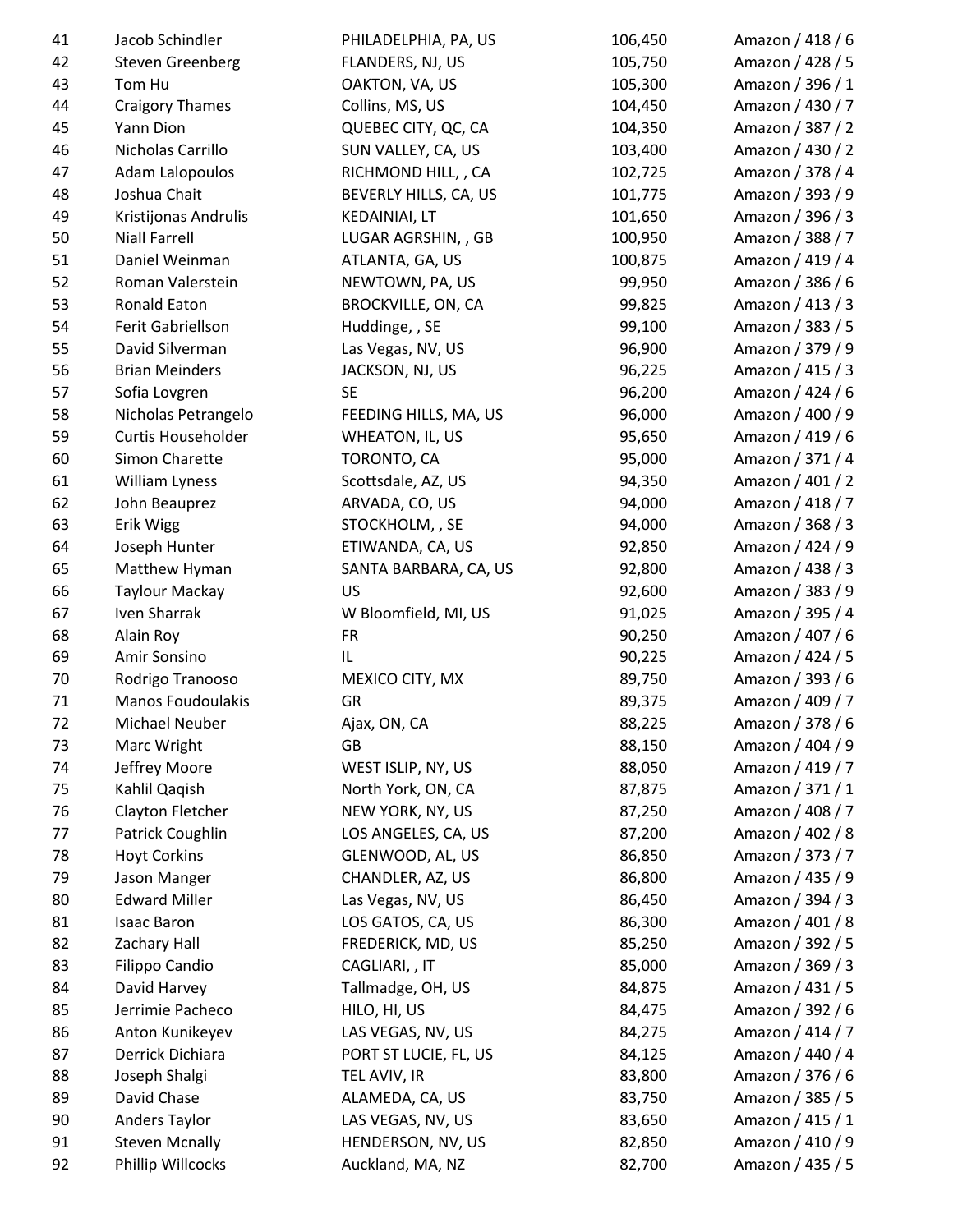| 93  | Anton Morgenstern         | Berlin, NY, DE               | 81,825 | Amazon / 390 / 6 |
|-----|---------------------------|------------------------------|--------|------------------|
| 94  | Louis Cohen               | DENVER, CO, US               | 81,750 | Amazon / 375 / 3 |
| 95  | <b>Felix Funk</b>         | DE                           | 81,425 | Amazon / 394 / 9 |
| 96  | Jaime Vilela              | JOHANNESBURG, ZA             | 81,150 | Amazon / 432 / 6 |
| 97  | Amanda Baker              | LAS VEGAS, NV, US            | 80,900 | Amazon / 374 / 2 |
| 98  | Kirk Shelmerdine          | WELCOME, NC, US              | 80,200 | Amazon / 431 / 9 |
| 99  | Russell Kamer             | KATONAH, NY, US              | 80,125 | Amazon / 402 / 2 |
| 100 | <b>Nick Davies</b>        | BEND, OR, US                 | 79,975 | Amazon / 400 / 1 |
| 101 | Ankush Mandavia           | KENNESAW, GA, US             | 79,950 | Amazon / 430 / 1 |
| 102 | <b>Matthew Honig</b>      | EAST WINSOR, NJ, US          | 79,400 | Amazon / 393 / 5 |
| 103 | Catherine Dever           | EPHRATA, PA, US              | 79,250 | Amazon / 375 / 5 |
| 104 | Alejandro Barcelo         | ES                           | 79,200 | Amazon / 429 / 2 |
| 105 | Leo Labbe                 | LAS VEGAS, NV, US            | 79,175 | Amazon / 421 / 3 |
| 106 | Daniel Rudd               | ESSEX, GB                    | 78,925 | Amazon / 395 / 9 |
| 107 | Andrew Chud               | Seattle, WA, US              | 78,850 | Amazon / 397 / 9 |
| 108 | JJ Liu                    | LAS VEGAS, NV, US            | 78,800 | Amazon / 380 / 6 |
| 109 | David Corsello            | AGOURA HILLS, CA, US         | 78,425 | Amazon / 374 / 5 |
| 110 | <b>Kevin Davis</b>        | SHEPHERDSVILLE, KY, US       | 78,200 | Amazon / 406 / 8 |
| 111 | Fabio Luongo              | CA                           | 77,825 | Amazon / 416 / 2 |
| 112 | Richard Mclendon          | Jax, FL, US                  | 76,150 | Amazon / 403 / 5 |
| 113 | Dominik Bosnjak           | AT                           | 76,100 | Amazon / 383 / 8 |
| 114 | Andrew Flaherty           | <b>OVERLAND PARK, KS, US</b> | 75,825 | Amazon / 378 / 8 |
| 115 | James Sinclair            | Douglas, GA, US              | 75,175 | Amazon / 421 / 7 |
| 116 | <b>Martin Tavera</b>      | CU                           | 75,050 | Amazon / 421 / 9 |
| 117 | <b>Michael Bennington</b> | RICHARDSON, TX, US           | 75,025 | Amazon / 388 / 8 |
| 118 | Michael Lipman            | Augusta, ME, US              | 74,925 | Amazon / 415 / 9 |
| 119 | Antonio Ribeiro           | NAUGATUCK, CT, US            | 74,900 | Amazon / 417 / 8 |
| 120 | Felix Bleiker             | ZURICH, , CH                 | 74,525 | Amazon / 431 / 8 |
| 121 | Mikhail Glushankov        | <b>RU</b>                    | 74,350 | Amazon / 394 / 4 |
| 122 | Joshua Gale               | New York, NY, US             | 73,825 | Amazon / 399 / 2 |
| 123 | Benjamin Longstaff        | GB                           | 73,750 | Amazon / 440 / 3 |
| 124 | Steven Frankel            | Cooper City, FL, US          | 73,350 | Amazon / 431 / 1 |
| 125 | Christopher Lastiwka      | СA                           | 73,250 | Amazon / 428 / 8 |
| 126 | Kambiz Zamani             | CHANDLER, AZ, US             | 73,225 | Amazon / 441 / 2 |
| 127 | Sergey Tikhonov           | MOSCOW, RU                   | 73,075 | Amazon / 440 / 2 |
| 128 | David Farber              | LAKE MARY, FL, US            | 73,025 | Amazon / 411 / 1 |
| 129 | Nachman Berlin            | <b>BROOKLYN, NY, US</b>      | 73,000 | Amazon / 411 / 2 |
| 130 | Feming Chan               | WEST WINDSOR, NJ, US         | 72,950 | Amazon / 382 / 9 |
| 131 | Zhi Pan                   | RICHMOND, BC, CA             | 72,350 | Amazon / 429 / 9 |
| 132 | Mark Cole                 | NAPLES, FL, US               | 72,125 | Amazon / 397 / 8 |
|     | Dusti Smith               |                              |        | Amazon / 432 / 1 |
| 133 |                           | DALLAS, TX, US               | 71,925 | Amazon / 440 / 6 |
| 134 | Jim Willerson             | Dallas, TX, US               | 71,325 |                  |
| 135 | Dmitrii Valouev           | WILSONVILLE, OR, US          | 71,050 | Amazon / 432 / 4 |
| 136 | Julie Farkas              | ALBUQUERQUE, NM, US          | 70,750 | Amazon / 380 / 4 |
| 137 | Hans Winzeler             | MIAMI, FL, US                | 70,725 | Amazon / 408 / 2 |
| 138 | Chad Lawson               | Naperville, IL, US           | 69,975 | Amazon / 382 / 1 |
| 139 | Ronny Kaiser              | BERN,, CH                    | 69,600 | Amazon / 369 / 2 |
| 140 | Mikhail Lakhitov          | MOSCOW, , RU                 | 69,075 | Amazon / 404 / 1 |
| 141 | Bryan Lanoix              | DONALDSONVILLE, LA, US       | 68,950 | Amazon / 408 / 5 |
| 142 | Karina Jett               | HENDERSON, NV, US            | 68,550 | Amazon / 375 / 8 |
| 143 | Jamie Sill                | Burlington, , GB             | 68,250 | Amazon / 403 / 9 |
| 144 | <b>Matas Dilpsas</b>      | KLORPIDOR, , LT              | 68,100 | Amazon / 384 / 4 |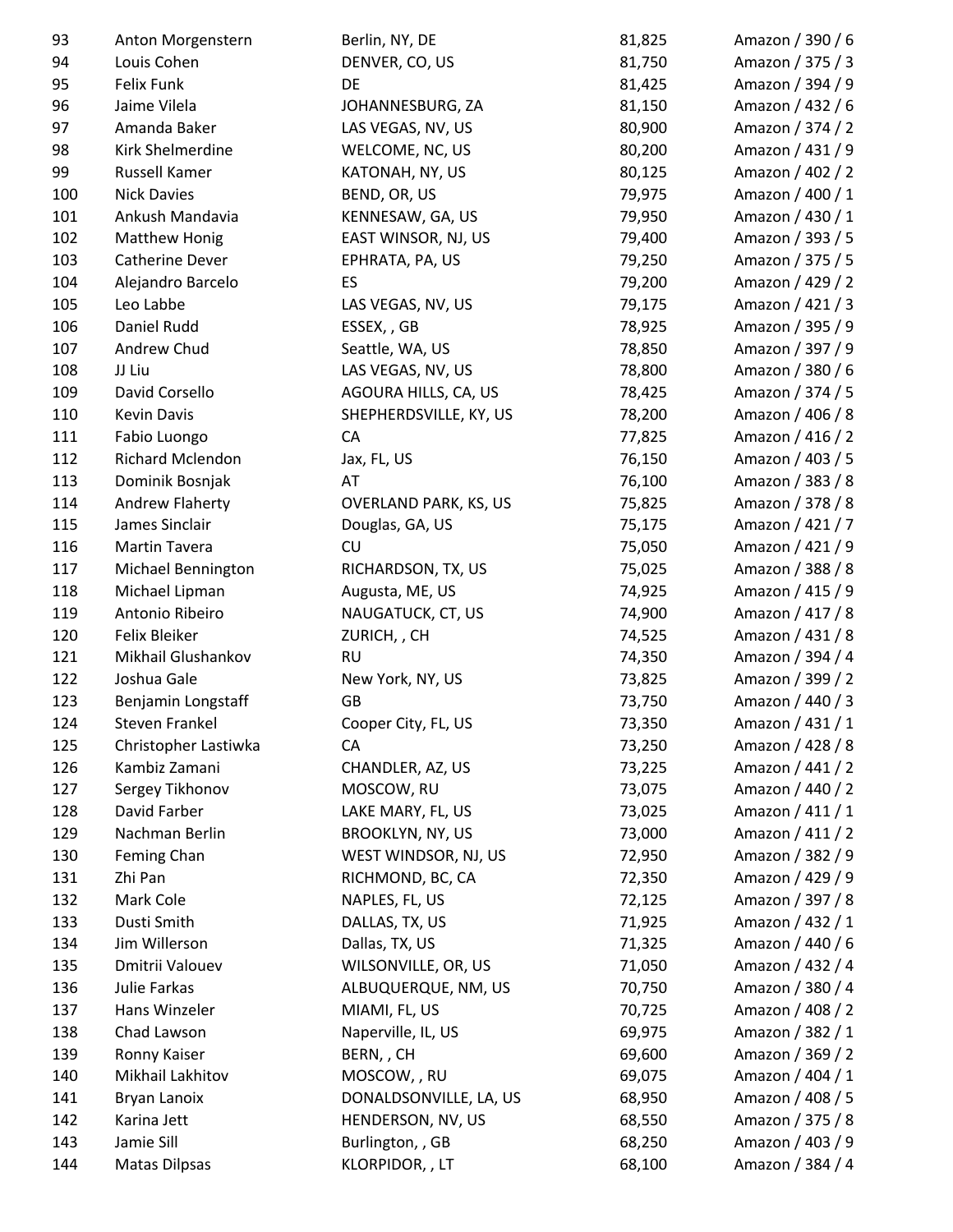| 145 | Randy Mcintyre        | Henderson, NV, US           | 67,675 | Amazon / 423 / 3 |
|-----|-----------------------|-----------------------------|--------|------------------|
| 146 | Roy Gibbs Jr          | KANSAS CITY, MO, US         | 67,650 | Amazon / 439 / 1 |
| 147 | Asmat Asghar          | London, , GT                | 67,600 | Amazon / 408 / 3 |
| 148 | Steen Ronlov          | WESTMINSTER, CO, US         | 67,525 | Amazon / 429 / 6 |
| 149 | Matthew Wood          | WHITBY, ON, CA              | 67,400 | Amazon / 370 / 4 |
| 150 | Irving Lorenzo        | NEW YORK, NY, US            | 67,375 | Amazon / 417 / 5 |
| 151 | Michael Wright        | Paradise, CA, US            | 67,300 | Amazon / 422 / 9 |
| 152 | <b>Daniel Couzens</b> | WEST HARTFORD, CT, US       | 66,925 | Amazon / 416 / 7 |
| 153 | Jon Spinks            | EXETER, GB                  | 66,800 | Amazon / 422 / 1 |
| 154 | Ryan Hoffman          | CANTON, MI, US              | 66,475 | Amazon / 413 / 5 |
| 155 | Anthony Denicco       | POTTSTOWN, PA, US           | 66,300 | Amazon / 376 / 4 |
| 156 | Andrew Katz           | PALMDALE, CA, US            | 66,125 | Amazon / 398 / 8 |
| 157 | Matthew Wolf          | Huntington Station, NY, US  | 65,900 | Amazon / 394 / 6 |
| 158 | Salman Behbehani      | GB                          | 65,825 | Amazon / 391 / 4 |
| 159 | Jordan Young          | TWIN LAKE, MI, US           | 65,000 | Amazon / 421 / 6 |
| 160 | Jimmy Dowda           | Groveland, FL, US           | 64,375 | Amazon / 384 / 6 |
| 161 | Hien Nguyen           | GARLAND, TX, US             | 64,175 | Amazon / 379 / 4 |
| 162 | <b>Brian Davis</b>    | OKLAHOMA CITY, OK, US       | 64,175 | Amazon / 367 / 8 |
| 163 | Joseph Barry          | Walnut Creek, CA, US        | 64,150 | Amazon / 429 / 4 |
| 164 | Hasan Habib           | DOWNEY, CA, US              | 63,900 | Amazon / 379 / 5 |
| 165 | David Singontiko      | Chatsworth, CA, US          | 63,675 | Amazon / 402 / 1 |
| 166 | Michael Stembera      | SAN ANTONIO, TX, US         | 63,600 | Amazon / 412 / 7 |
| 167 | Mario Nagel           | DE                          | 63,450 | Amazon / 389 / 3 |
| 168 | Imad Bejjani          | LB                          | 63,200 | Amazon / 416 / 1 |
| 169 | Freddy Blanc          | La Seyne Sur Mel,, FR       | 63,175 | Amazon / 407 / 5 |
| 170 | Jordan Francis        | Scottsdale, AZ, US          | 63,050 | Amazon / 435 / 1 |
| 171 | Juan Sebasti Yepes    | Medellin Antiquia, , CU     | 62,825 | Amazon / 407 / 9 |
| 172 | Kurt Lichtman         | NEW YORK, NY, US            | 62,675 | Amazon / 368 / 6 |
| 173 | Danny Smith           | FOLSOM, CA, US              | 62,575 | Amazon / 406 / 4 |
| 174 | Andrea Benelli        | PRATO, , IT                 | 62,375 | Amazon / 389 / 6 |
| 175 | Eric Haddad           | <b>GRAND RAPIDS, MI, US</b> | 62,250 | Amazon / 377 / 3 |
| 176 | Kenneth Connel        | Tacoma, WA, US              | 61,800 | Amazon / 374 / 1 |
| 177 | Najib Kamand          | SURREY LONDON, , GB         | 61,775 | Amazon / 376 / 3 |
| 178 | Tac Diep              | Merzig, , DE                | 61,675 | Amazon / 372 / 8 |
| 179 | Lejdin Fazlibegu      | MANALAPAN, NJ, US           | 61,675 | Amazon / 393 / 8 |
| 180 | Don Nguyen            | CHINO HILLS, CA, US         | 61,675 | Amazon / 403 / 3 |
| 181 | Robert Kelepouris     | LAS VEGAS, NV, US           | 61,500 | Amazon / 436 / 6 |
| 182 | Vien Dinh Bui         | Everett, WA, US             | 61,175 | Amazon / 373 / 6 |
| 183 | <b>Brock Parker</b>   | SILVER SPRING, MD, US       | 61,025 | Amazon / 409 / 4 |
| 184 | Marcus Opzeeland      | San Pedro, , GS             | 60,950 | Amazon / 375 / 9 |
| 185 | Larry Hieb            | Bakersfield, CA, US         | 60,550 | Amazon / 404 / 6 |
| 186 | David Scherzer        | DE                          | 60,475 | Amazon / 392 / 4 |
| 187 | Zarik Aghbolaghi      | SANTA CLARITA, CA, US       | 60,475 | Amazon / 417 / 9 |
| 188 | <b>Richard Wagner</b> | Pickering, ON, CA           | 60,025 | Amazon / 404 / 4 |
| 189 | Angela Gelinas        | CALGARY, AB, CA             | 59,900 | Amazon / 411 / 7 |
| 190 | James Cain            | Daphne, AL, US              | 59,850 | Amazon / 438 / 5 |
| 191 | Chris Kwon            | PALISADES PARK, NJ, US      | 59,800 | Amazon / 435 / 2 |
| 192 | Jonathan Crute        | Belfast, , GB               | 59,750 | Amazon / 398 / 1 |
| 193 | <b>Brian James</b>    | WRANGELL, AK, US            | 59,625 | Amazon / 420 / 1 |
| 194 | Alessio Isaia         | ROCCABRUNA CUNEO, , IT      | 59,525 | Amazon / 394 / 5 |
| 195 | Greg Byard            | SAN FRANCISCO, CA, US       | 59,325 | Amazon / 426 / 1 |
| 196 | <b>Isaac Haxton</b>   | LAS VEGAS, NV, US           | 59,200 | Amazon / 419 / 3 |
|     |                       |                             |        |                  |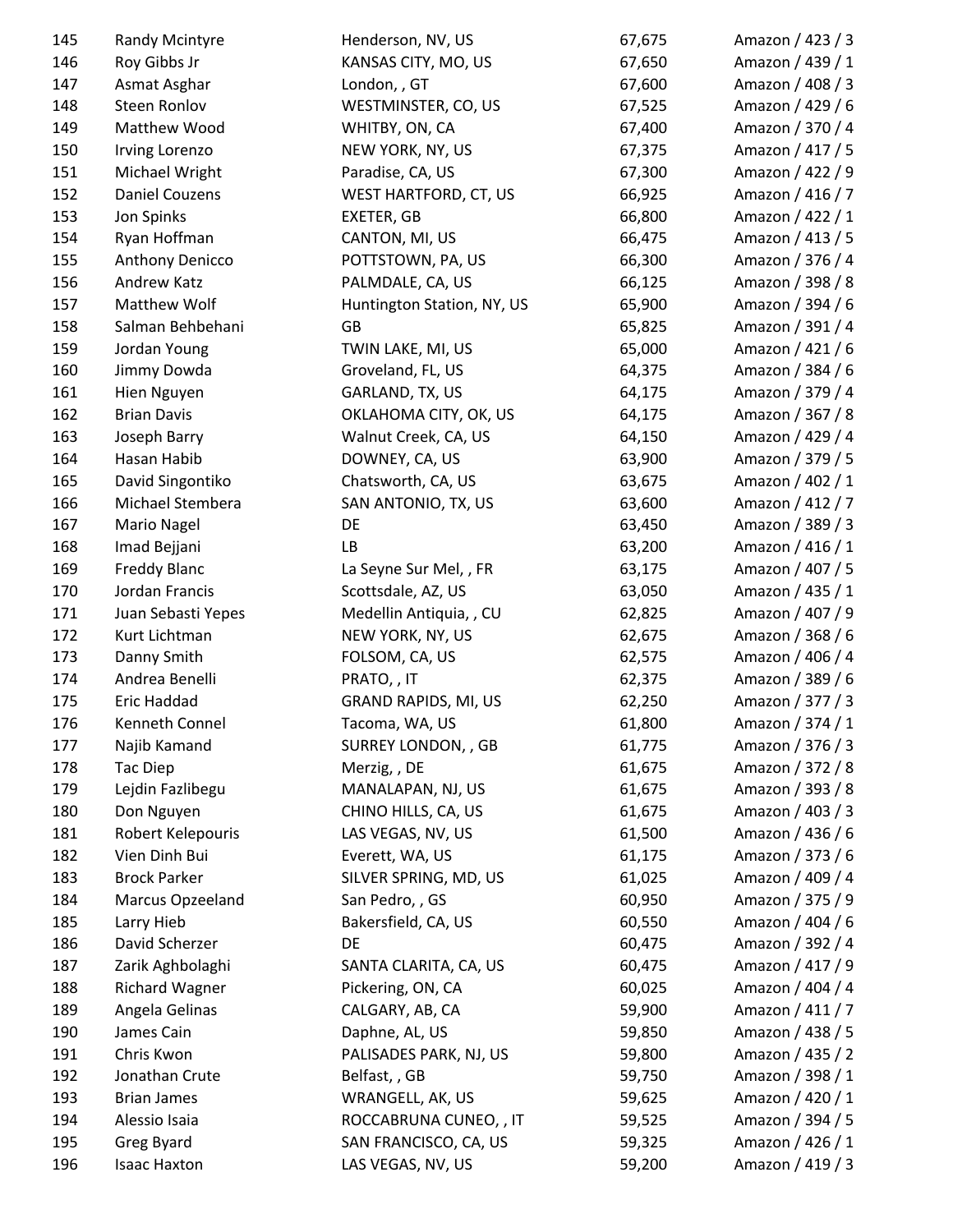| 197        | Zeferino Garcia                 | CHOWCHILLA, CA, US                    | 59,000           | Amazon / 441 / 5                     |
|------------|---------------------------------|---------------------------------------|------------------|--------------------------------------|
| 198        | Kevin ODonnell                  | SCOTTSDALE, AZ, US                    | 58,750           | Amazon / 431 / 2                     |
| 199        | Andy Black                      | <b>DUBLIN, IE</b>                     | 58,525           | Amazon / 438 / 8                     |
| 200        | <b>Daniel Bowling</b>           | LAKEVILLE, MN, US                     | 58,300           | Amazon / 422 / 6                     |
| 201        | Helio Liberman                  | LAS VEGAS, NV, US                     | 58,150           | Amazon / 399 / 3                     |
| 202        | Erik Scheidt                    | ROSTOCK, , DE                         | 58,025           | Amazon / 368 / 9                     |
| 203        | Casey Yontz                     | COLUMBUS, OH, US                      | 57,725           | Amazon / 401 / 3                     |
| 204        | Michael Klein                   | HENDERSON, NV, US                     | 57,625           | Amazon / 387 / 3                     |
| 205        | Mark Lefever                    | Roseland, NJ, US                      | 57,400           | Amazon / 399 / 8                     |
| 206        | Salvatore Bianco                | IT                                    | 57,075           | Amazon / 416 / 3                     |
| 207        | <b>Edward Hatley</b>            | Lenoir, NC, US                        | 57,000           | Amazon / 401 / 5                     |
| 208        | Dan Glimne                      | GNESTA, , SE                          | 56,850           | Amazon / 415 / 2                     |
| 209        | <b>Eddie Blumenthal</b>         | VERONA, WI, US                        | 56,675           | Amazon / 411 / 9                     |
| 210        | Ruslan Gazaev                   | MATROSOV, , RU                        | 56,575           | Amazon / 370 / 9                     |
| 211        | Randall Yasny                   | Don Mills, ON, CA                     | 56,575           | Amazon / 380 / 5                     |
| 212        | Jeremy Wien                     | NEW YORK, NY, US                      | 56,550           | Amazon / 418 / 3                     |
| 213        | Chris Bjorin                    | LONDON, , GB                          | 56,450           | Amazon / 419 / 8                     |
| 214        | Vincent Robert                  | Paris, , FR                           | 56,300           | Amazon / 416 / 8                     |
| 215        | <b>Hewitt Poland</b>            | WILSON, NC, US                        | 56,275           | Amazon / 367 / 5                     |
| 216        | <b>Dustin Bailey</b>            | AUSTIN, TX, US                        | 56,200           | Amazon / 411 / 8                     |
| 217        | Jonathan Lane                   | MENASHA, WI, US                       | 56,050           | Amazon / 412 / 6                     |
| 218        | Nikolaus Teichert               | DUSSELDORG, , DE                      | 56,050           | Amazon / 414 / 2                     |
| 219        | Richard Barabino                | NEW YORK, NY, US                      | 55,950           | Amazon / 373 / 1                     |
| 220        | Mike Parisi                     | WOOD DALE, IL, US                     | 55,625           | Amazon / 410 / 1                     |
| 221        | Sean Giesbrecht                 | VANCOUVER, BC, CA                     | 55,600           | Amazon / 431 / 6                     |
| 222        | Wendeen Eolis                   | NEW YORK, NY, US                      | 55,125           | Amazon / 375 / 7                     |
| 223        | Mohammed Ayyash                 | WILDWOOD, MO, US                      | 55,100           | Amazon / 391 / 1                     |
| 224        | <b>Taylor Paur</b>              | EL DORADO HILLS, CA, US               | 54,775           | Amazon / 395 / 3                     |
| 225        | Aaron Ruppert                   | NORMAN, OK, US                        | 54,175           | Amazon / 407 / 8                     |
| 226        | Andreas Nasvall                 | Uppsala, , SE                         | 54,150           | Amazon / 397 / 3                     |
| 227        | Christopher Kolla               | WUPPERTAL, , DE                       | 54,025           | Amazon / 386 / 7                     |
| 228        | <b>Justin Cereste</b>           | RIVER EDGE, NJ, US                    | 54,000           | Amazon / 381 / 1                     |
| 229        | <b>Wilfried Haerig</b>          | HAMBURG, DE                           | 53,550           | Amazon / 386 / 1                     |
| 230        | Claudio Cecchi                  | IT                                    | 53,500           | Amazon / 401 / 6                     |
| 231        | Kirill Rabtsov                  | MOSCOW, , RU                          | 53,025           | Amazon / 404 / 8                     |
| 232        | Rene Angelil                    | HENDERSON, NV, US                     | 52,900           | Amazon / 405 / 2                     |
| 233        | Ken Lennaard                    | FORT WORTH, TX, US                    | 52,800           | Amazon / 433 / 7                     |
| 234        | <b>Bryan Sneed</b>              | HOUSTON, TX, US                       | 52,750           | Amazon / 412 / 8                     |
| 235        | Didier Guerin                   | SYDNEY, AU                            | 52,250           | Amazon / 386 / 4                     |
| 236        | <b>Toby Lewis</b>               | Eastleigh, , GB                       | 52,250           | Amazon / 414 / 1                     |
| 237        | <b>Todd Barlow</b>              | SCOTTSDALE, AZ, US                    | 51,925           | Amazon / 372 / 5                     |
| 238        | James Fournier                  | Kimball, MI, US                       | 51,875           | Amazon / 393 / 2                     |
| 239        | Nicholas Wong                   | HONG KONG, , HK                       | 51,825           | Amazon / 439 / 8                     |
| 240        | Jeff Singer                     | Calabasas, CA, US                     | 51,800           | Amazon / 374 / 3                     |
| 241        | Adrian Soriano                  | Las Palmas, AL, GS                    | 51,525           | Amazon / 414 / 3                     |
| 242        | Richard Quach                   | Calgary, , CA                         | 51,350           | Amazon / 421 / 8                     |
| 243        | Marcia Topp                     | ABBOTSFORD, BC, CA                    | 51,250           | Amazon / 390 / 7                     |
|            |                                 |                                       |                  |                                      |
| 244<br>245 | Ilan Boujenah<br>Simon Taberham | IL                                    | 51,050           | Amazon / 369 / 9<br>Amazon / 427 / 1 |
| 246        | Zachary Fritz                   | BRISBANE, ON, CA<br>LAS VEGAS, NV, US | 51,025           | Amazon / 435 / 6                     |
| 247        | Juan Jalil                      | Mexcio City, , MX                     | 50,700<br>50,375 | Amazon / 399 / 4                     |
| 248        | Olav Prinz Von Sachsen          | BOYNTON BEACH, FL, US                 | 50,250           | Amazon / 425 / 9                     |
|            |                                 |                                       |                  |                                      |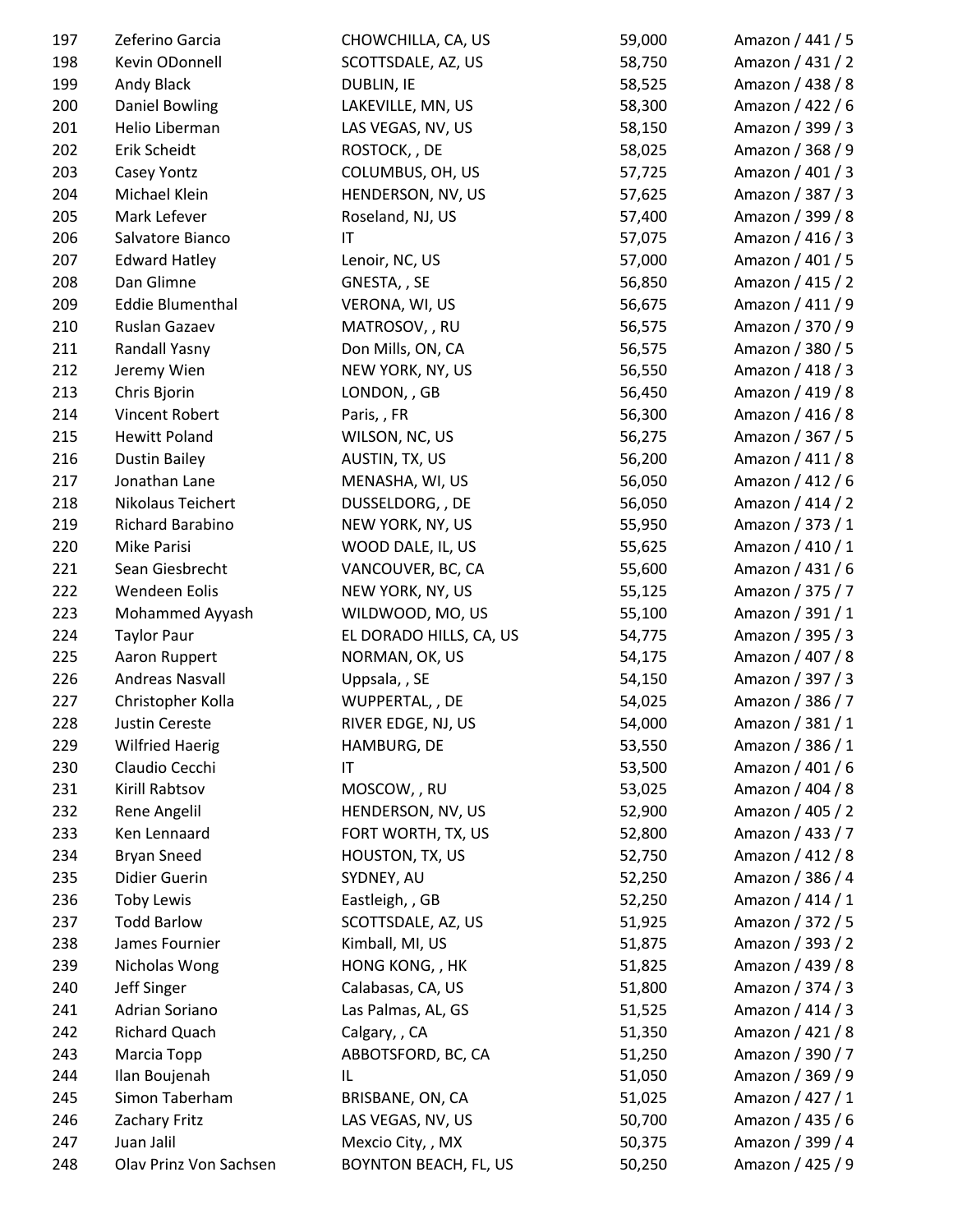| 249 | Robert Stevanovski      | CORNELIUS, NC, US         | 50,150 | Amazon / 372 / 2 |
|-----|-------------------------|---------------------------|--------|------------------|
| 250 | Gerard Kane             | Sea Cliff, NY, US         | 50,025 | Amazon / 431 / 7 |
| 251 | John Martin             | HENDERSON, NV, US         | 49,875 | Amazon / 383 / 3 |
| 252 | Tri Huynh               | BURNABY, BC, CA           | 49,750 | Amazon / 415 / 7 |
| 253 | <b>Steven Watts</b>     | PECKHAM, , GB             | 49,350 | Amazon / 391 / 7 |
| 254 | <b>Edmond Caruso</b>    | Orlando, FL, US           | 49,200 | Amazon / 441 / 3 |
| 255 | Robin Roths             | Bielefeld, , DE           | 49,175 | Amazon / 377 / 2 |
| 256 | Stefan Lehner           | Salzburg, , AT            | 49,125 | Amazon / 381 / 4 |
| 257 | Heinz Kamutzki          | ABSAM, , AT               | 48,875 | Amazon / 417 / 3 |
| 258 | Cesar Garcia            | LAS PALMAS, ES            | 48,825 | Amazon / 413 / 8 |
| 259 | Cameron Hamilton        | FALLS CHURCH, VA, US      | 48,600 | Amazon / 422 / 4 |
| 260 | Robert Fenner           | IR                        | 48,500 | Amazon / 390 / 9 |
| 261 | Salman Jaddi            | Pembroke Pines, FL, US    | 48,225 | Amazon / 420 / 7 |
| 262 | lan Johns               | NEWCASTLE, WA, US         | 48,200 | Amazon / 382 / 8 |
| 263 | Ronald Lawton           | Cheshire England, , EE    | 48,020 | Amazon / 378 / 3 |
| 264 | Qinghai Pan             | Vancouver, BC, CA         | 47,850 | Amazon / 439 / 6 |
| 265 | Ken Einiger             | LAS VEGAS, NV, US         | 47,775 | Amazon / 386 / 2 |
| 266 | Benjamin Hamnett        | HOLBROOK, PA, US          | 47,700 | Amazon / 440 / 7 |
| 267 | Yin Sun                 | HK                        | 47,700 | Amazon / 410 / 8 |
| 268 | Jeremy Ausmus           | LAS VEGAS, NV, US         | 47,500 | Amazon / 400 / 4 |
| 269 | Carl Le                 | San Jose, CA, US          | 47,500 | Amazon / 410 / 6 |
| 270 | <b>Tommy Hoard</b>      | NORTH LAS VEGAS, NV, US   | 47,325 | Amazon / 435 / 7 |
| 271 | Erik Knutson            | Kirkland, WA, US          | 47,125 | Amazon / 421 / 4 |
| 272 | Dilyan Kovachev         | STARA ZAGORA,, BG         | 46,950 | Amazon / 418 / 8 |
| 273 | Stephan Guy             | SPERRY, OK, US            | 46,925 | Amazon / 393 / 1 |
| 274 | Norman Shapiro          | WEST VANCOUVER, BC, CA    | 46,875 | Amazon / 406 / 5 |
| 275 | Christopher O'donnell   | SOUTHAMPTON, GB           | 46,800 | Amazon / 378 / 1 |
| 276 | Philippe Louet          | <b>FR</b>                 | 46,725 | Amazon / 406 / 7 |
| 277 | <b>Dmitry Kataev</b>    | KIROV, , RU               | 46,600 | Amazon / 440 / 1 |
| 278 | Michael Chow            | LAS VEGAS, NV, US         | 46,600 | Amazon / 381 / 2 |
| 279 | <b>Charles Tabor</b>    | SHAWNEE, KS, US           | 46,500 | Amazon / 415 / 5 |
| 280 | Victor Ilyukhin         | LONDON, , GB              | 46,400 | Amazon / 439 / 2 |
| 281 | Aaron Orourke           | LAS VEGAS, NV, US         | 46,175 | Amazon / 418 / 4 |
| 282 | Johan Petersen          | Streamwood, IL, US        | 46,125 | Amazon / 369 / 4 |
| 283 | Kirk Specka             | Clive, AB, CA             | 46,100 | Amazon / 410 / 3 |
| 284 | Stephan Ibs             | Steinhausen, , CH         | 46,100 | Amazon / 408 / 9 |
| 285 | Jonathan Driscoll       | BLAINVILLE, QC, CA        | 45,700 | Amazon / 424 / 2 |
| 286 | Daniel Arfin            | NEW CITY, NY, US          | 45,675 | Amazon / 389 / 2 |
| 287 | Richard Harroch         | SAN FRANCISCO, CA, US     | 45,600 | Amazon / 388 / 5 |
|     |                         |                           |        |                  |
| 288 | Lawrence Lakatosh       | RED LION, PA, US          | 45,525 | Amazon / 439 / 4 |
| 289 | David Goldberg          | PACIFIC PALISADES, CA, US | 45,525 | Amazon / 423 / 9 |
| 290 | Duane Wellnitz          | PHOENIX, AZ, US           | 45,475 | Amazon / 422 / 3 |
| 291 | Erica Schoenberg        | LAS VEGAS, NV, US         | 45,300 | Amazon / 431 / 4 |
| 292 | <b>Matthew Mercurio</b> | TEMPE, AZ, US             | 45,225 | Amazon / 383 / 2 |
| 293 | Denis Thibert           | Gatineau, , CA            | 45,175 | Amazon / 439 / 5 |
| 294 | Ryan Leng               | HENDERSON, NV, US         | 45,150 | Amazon / 400 / 5 |
| 295 | Nicholas Abourisk       | DUBLIN, IE                | 45,000 | Amazon / 386 / 3 |
| 296 | Sang Yu                 | Torrance, CA, US          | 44,925 | Amazon / 423 / 4 |
| 297 | Roberto Luongo          | Parkland, FL, US          | 44,800 | Amazon / 440 / 5 |
| 298 | Joshua Popp             | Calgary, , CA             | 44,725 | Amazon / 425 / 6 |
| 299 | Scott Eskenazi          | MERCER ISLAND, WA, US     | 44,675 | Amazon / 410 / 2 |
| 300 | Roger Jensen            | KEIZER, OR, US            | 44,525 | Amazon / 405 / 1 |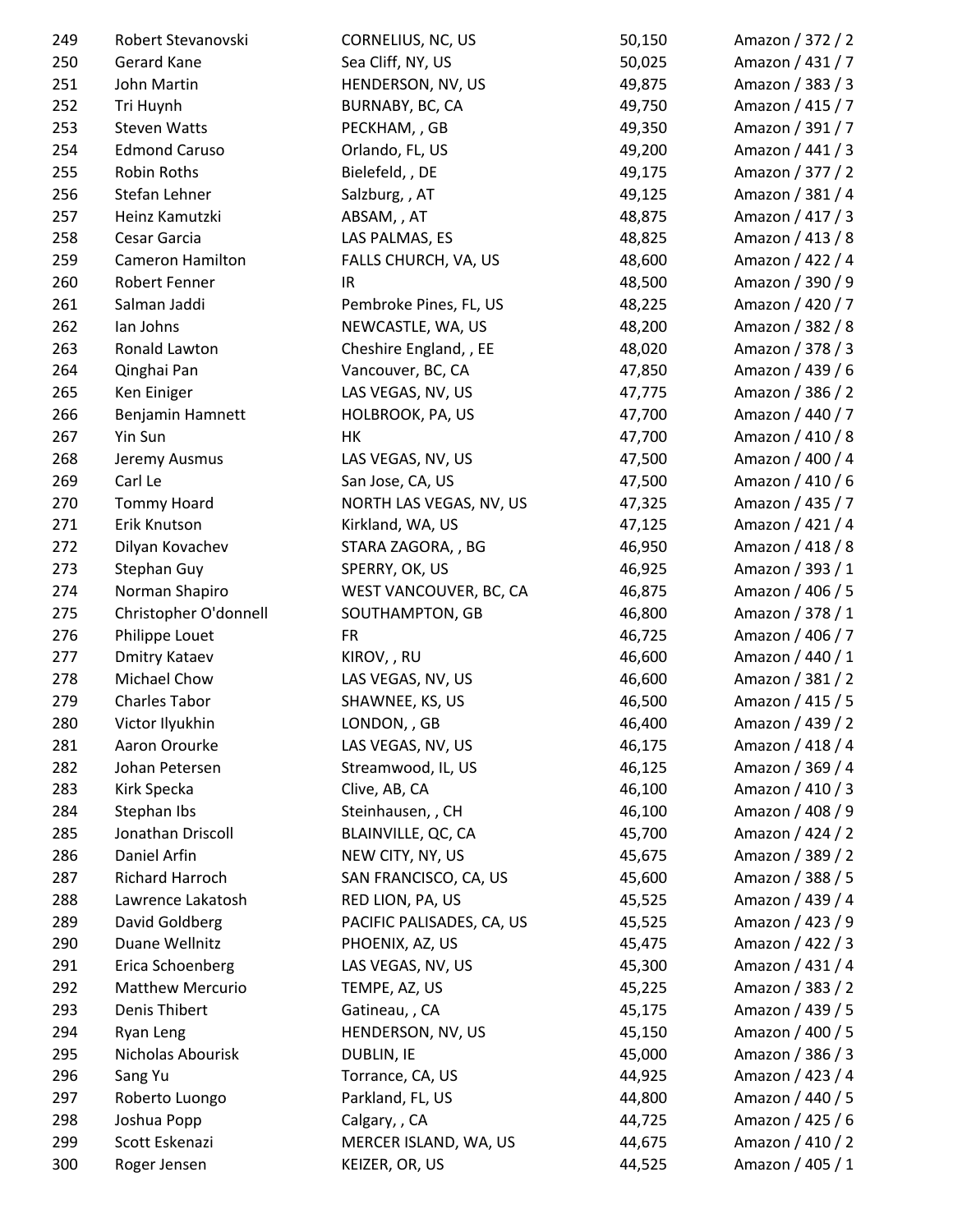| 301 | <b>Chris Viox</b>       | <b>GLEN CARBON, IL, US</b> | 44,475 | Amazon / 427 / 9 |
|-----|-------------------------|----------------------------|--------|------------------|
| 302 | Marc Arseneau           | Denver, CO, US             | 44,400 | Amazon / 399 / 7 |
| 303 | Andrea Carini           | $\mathsf{I}\mathsf{T}$     | 44,300 | Amazon / 379 / 6 |
| 304 | Deborah Phillips        | OZARK, MO, US              | 44,075 | Amazon / 384 / 7 |
| 305 | Kevin Pollak            | Sherman Oaks, CA, US       | 43,900 | Amazon / 372 / 7 |
| 306 | <b>Richard Gilreath</b> | Clarksville, TN, US        | 43,875 | Amazon / 423 / 2 |
| 307 | Claudio Rinaldi         | RANCATE, , CH              | 43,850 | Amazon / 388 / 3 |
| 308 | Colin Wickersheim       | SAN DIEGO, CA, US          | 43,675 | Amazon / 428 / 6 |
| 309 | Kennii Nguyen           | LAS VEGAS, NV, US          | 43,500 | Amazon / 398 / 6 |
| 310 | Christoph Lovett        | MOORESTOWN, NJ, US         | 43,300 | Amazon / 407 / 7 |
| 311 | Thomas Joanides         | WOODLAND HILLS, CA, US     | 43,200 | Amazon / 405 / 6 |
| 312 | Jacob Solis             | PLEASANTON, CA, US         | 43,075 | Amazon / 406 / 9 |
| 313 | Jan Kasten              | DE                         | 42,975 | Amazon / 373 / 3 |
| 314 | <b>Daniel Simms</b>     | NORMAN, OK, US             | 42,900 | Amazon / 372 / 3 |
| 315 | <b>Richard Czerniak</b> | Las Vegas, NV, US          | 42,900 | Amazon / 384 / 8 |
| 316 | <b>Terry Grimes</b>     | Yonkers, NY, US            | 42,650 | Amazon / 426 / 8 |
| 317 | Yuegi Zhu               | ROWLAND HEIGHTS, CA, US    | 42,500 | Amazon / 418 / 2 |
| 318 | Mark Weitzman           | LAS VEGAS, NV, US          | 42,475 | Amazon / 390 / 1 |
| 319 | Andrew Akash            | Warren, MI, US             | 42,475 | Amazon / 390 / 2 |
| 320 | Rodolfo Castaneda       | MAGNOLIA, TX, US           | 42,375 | Amazon / 414 / 6 |
| 321 | Jeffrey Forrest         | ORLANDO, FL, US            | 42,350 | Amazon / 426 / 4 |
| 322 | Ottavio Tassone         | BRAMPTON, ON, CA           | 42,250 | Amazon / 422 / 8 |
| 323 | Craig Casino            | WINFIELD, IL, US           | 42,200 | Amazon / 441 / 1 |
| 324 | Joseph Wertz            | Montoursville, PA, US      | 42,150 | Amazon / 420 / 4 |
| 325 | Rocco Lazazzaro         | LAS VEGAS, NV, US          | 42,150 | Amazon / 396 / 7 |
| 326 | Arthur Tanimoto         | ELK GROVE, CA, US          | 42,050 | Amazon / 439 / 7 |
| 327 | Lawrence Gibson         | Riverton, CT, US           | 41,975 | Amazon / 373 / 5 |
| 328 | Neil Mcfayden           | LONDON, GB                 | 41,950 | Amazon / 436 / 7 |
| 329 | Leonardo Cancado        | <b>BR</b>                  | 41,900 | Amazon / 371 / 8 |
| 330 | Alan Mastic             | RENO, NV, US               | 41,850 | Amazon / 405 / 4 |
| 331 | Thijmen Stocker         | HAUROLEM, NR               | 41,850 | Amazon / 398 / 5 |
| 332 | Eric Gigon              | Rowlett, TX, US            | 41,725 | Amazon / 409 / 2 |
| 333 | Aurelien Guiglini       | LONDON, , GB               | 41,675 | Amazon / 433 / 3 |
| 334 | Jared Bluestein         | CRESSKILL, NJ, US          | 41,550 | Amazon / 372 / 9 |
| 335 | Ferreira Sou Douglas    | <b>FR</b>                  | 41,475 | Amazon / 392 / 3 |
| 336 | Paul Siem               | CLEARWATER, FL, US         | 41,350 | Amazon / 435 / 3 |
| 337 | John Strzemp            | LAS VEGAS, NV, US          | 41,100 | Amazon / 376 / 7 |
| 338 | Steven Schlesinger      | SYOSSET, NY, US            | 40,975 | Amazon / 384 / 5 |
| 339 | Nicholas Phillips       | HENDERSON, NV, US          | 40,925 | Amazon / 434 / 5 |
| 340 | <b>Vitas James</b>      | HARLINGEN, TX, US          | 40,750 | Amazon / 369 / 8 |
| 341 | Christophe Grange       | Wenatchee, WA, FR          | 40,625 | Amazon / 412 / 2 |
| 342 | Hagop Killedjian        | Beverly Hills, CA, US      | 40,600 | Amazon / 382 / 6 |
| 343 | Jung Lim                | LOS ANGELES, CA, US        | 40,575 | Amazon / 393 / 4 |
| 344 | Jason Gigliotti         | WEST VANCOUVER, BC, CA     | 40,375 | Amazon / 399 / 5 |
| 345 | Ray Foley               | NORTHVILLE, MI, US         | 40,200 | Amazon / 387 / 1 |
| 346 | Kevan Casey             | HOUSTON, TX, US            | 40,100 | Amazon / 413 / 9 |
| 347 | Justin Shelton          | TAURANGA,, NZ              | 40,025 | Amazon / 423 / 5 |
| 348 | Sandeep Pulusani        | HUNTSVILLE, AL, US         | 40,000 | Amazon / 380 / 8 |
| 349 | Anthony Wright          | WEST SVSSEX, CA, IR        | 39,850 | Amazon / 368 / 4 |
| 350 | Raja Kattamuri          | IRVING, TX, US             | 39,800 | Amazon / 424 / 8 |
| 351 | Pius Heinz              | COLOGNE, DE                | 39,775 | Amazon / 382 / 5 |
| 352 | Peter Linton            | Nottingham, , GB           | 39,750 | Amazon / 440 / 8 |
|     |                         |                            |        |                  |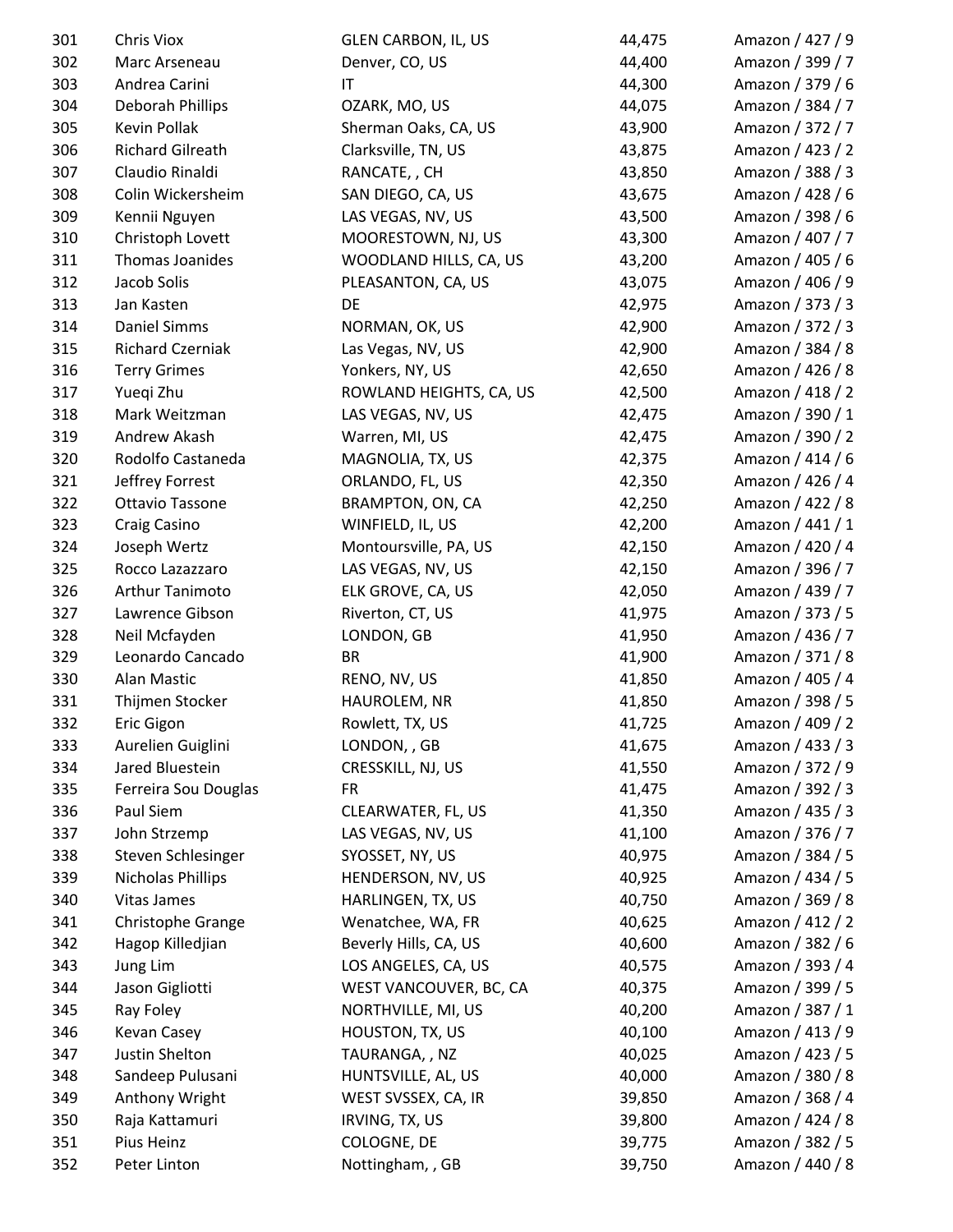| 353 | Leroy Le              | US                         | 39,725 | Amazon / 369 / 7 |
|-----|-----------------------|----------------------------|--------|------------------|
| 354 | Serkan Kurnaz         | <b>TC</b>                  | 39,700 | Amazon / 405 / 9 |
| 355 | <b>Romain Curelly</b> | Strasbourg, , FR           | 39,275 | Amazon / 408 / 1 |
| 356 | <b>Brett Shaffer</b>  | BELOIT, KS, US             | 39,100 | Amazon / 426 / 2 |
| 357 | Robert Zarzycki       | HEWITT, NJ, US             | 39,025 | Amazon / 433 / 6 |
| 358 | Ryan Olson            | WESTCHESTER, IL, US        | 39,000 | Amazon / 402 / 5 |
| 359 | <b>Adam Pabst</b>     | Chicago, IL, US            | 38,925 | Amazon / 435 / 8 |
| 360 | Lennart Winnemuller   | MT                         | 38,525 | Amazon / 368 / 7 |
| 361 | Artur Sindoyan        | N Hollywood, CA, US        | 38,500 | Amazon / 424 / 3 |
| 362 | Jason Pritchard       | NORTH WILLOUGHBY, AU       | 38,450 | Amazon / 378 / 9 |
| 363 | Larry Karambis        | HOUSTON, TX, US            | 38,450 | Amazon / 428 / 4 |
| 364 | <b>Robert Rawls</b>   | Colmesneil, TX, US         | 38,400 | Amazon / 409 / 6 |
| 365 | Jason Lester          | AVENTURA, FL, US           | 38,350 | Amazon / 391 / 3 |
| 366 | Jean Michel Wurfel    | Gardouch, , FR             | 38,250 | Amazon / 426 / 6 |
| 367 | Johann Busing         | Oldenburg, , DE            | 38,175 | Amazon / 386 / 5 |
| 368 | Alexander Venovski    | CLERMONT, FL, US           | 38,150 | Amazon / 387 / 8 |
| 369 | <b>Bailey Dodson</b>  | Riverside, CA, US          | 38,100 | Amazon / 409 / 8 |
| 370 | Roy Upshaw            | GAINESVILLE, TX, US        | 38,075 | Amazon / 388 / 1 |
| 371 | Paul Cogliano         | Alexandria, VA, US         | 38,075 | Amazon / 371 / 3 |
| 372 | Laurent Bellaiche     | <b>FR</b>                  | 37,950 | Amazon / 427 / 8 |
| 373 | Alexander Petersen    | Aarhus, , DK               | 37,950 | Amazon / 427 / 3 |
| 374 | <b>Tapio Vihakas</b>  | F1                         | 37,950 | Amazon / 398 / 4 |
| 375 | Samuel Golbuff        | ALBUQUERQUE, NM, US        | 37,925 | Amazon / 379 / 3 |
| 376 | Michael Adams         | ACCOKEEK, MD, US           | 37,925 | Amazon / 367 / 7 |
| 377 | Stipe Zadro           | Evanston, IL, US           | 37,875 | Amazon / 373 / 8 |
| 378 | David Reeh            | <b>GLADEWATER, TX, US</b>  | 37,725 | Amazon / 441 / 4 |
| 379 | Norbert Szecsi        | Budapest, , HU             | 37,725 | Amazon / 374 / 9 |
| 380 | Vitor Buzinaro        | <b>BR</b>                  | 37,600 | Amazon / 435 / 4 |
| 381 | Frank Goulard         | LAKE OSWEGO, OR, US        | 37,575 | Amazon / 427 / 6 |
| 382 | Simo Kiukas           | FI.                        | 37,575 | Amazon / 440 / 9 |
| 383 | <b>Travis Klein</b>   | TALLAHASSEE, FL, US        | 37,475 | Amazon / 381 / 6 |
| 384 | David Roemer          | JOLIET, IL, US             | 37,300 | Amazon / 441 / 7 |
| 385 | <b>Scott Mayfield</b> | <b>GRANTS PASS, OR, US</b> | 37,075 | Amazon / 429 / 8 |
| 386 | Kai Kassebaum         | Velbert, , DE              | 36,900 | Amazon / 380 / 1 |
| 387 | Ara Arzoumanian       | Cherry Hill, NJ, US        | 36,650 | Amazon / 433 / 8 |
| 388 | Erik Diguilio         | Waltham, MA, US            | 36,600 | Amazon / 380 / 7 |
| 389 | Rhynie Campbell       | LAS VEGAS, NV, US          | 36,425 | Amazon / 410 / 7 |
| 390 | Valerio Greco         | Ashburn, VA, IT            | 36,125 | Amazon / 386 / 8 |
| 391 | Julian Galvan         | SACRAMENTO, CA, US         | 35,950 | Amazon / 397 / 6 |
| 392 | Joel Patchell         | WOODSTOCK, GA, US          | 35,850 | Amazon / 433 / 4 |
| 393 | Sean Dempsey          | LAS VEGAS, NV, US          | 35,725 | Amazon / 380 / 9 |
| 394 | <b>Ted Sorensen</b>   | Vancouver, BC, CA          | 35,525 | Amazon / 373 / 4 |
| 395 | Justin Warner         | GAINSVILLE, FL, US         | 35,500 | Amazon / 381 / 7 |
| 396 | Kyle Johnson          | EDMONTON, AB, CA           | 35,400 | Amazon / 388 / 9 |
| 397 | Lee Morris            | GB                         | 35,350 | Amazon / 383 / 6 |
| 398 | <b>Barry Shulman</b>  | LAS VEGAS, NV, US          | 35,275 | Amazon / 390 / 4 |
| 399 | Roopchan Baboolal     | Astoria, NY, US            | 35,250 | Amazon / 433 / 9 |
| 400 | Dewey Tomko           | HAINES CITY, FL, US        | 35,225 | Amazon / 402 / 3 |
| 401 | Paul Spiteri          | Warwick, , AT              | 35,200 | Amazon / 377 / 8 |
| 402 | Michael Wolf          | STATEN ISLAND, NY, US      | 34,700 | Amazon / 385 / 3 |
| 403 | Ron Faltinsky         | MONTEREY PARK, CA, US      | 34,450 | Amazon / 408 / 4 |
| 404 | David Barinelli       | Woburn, MA, US             | 34,400 | Amazon / 430 / 3 |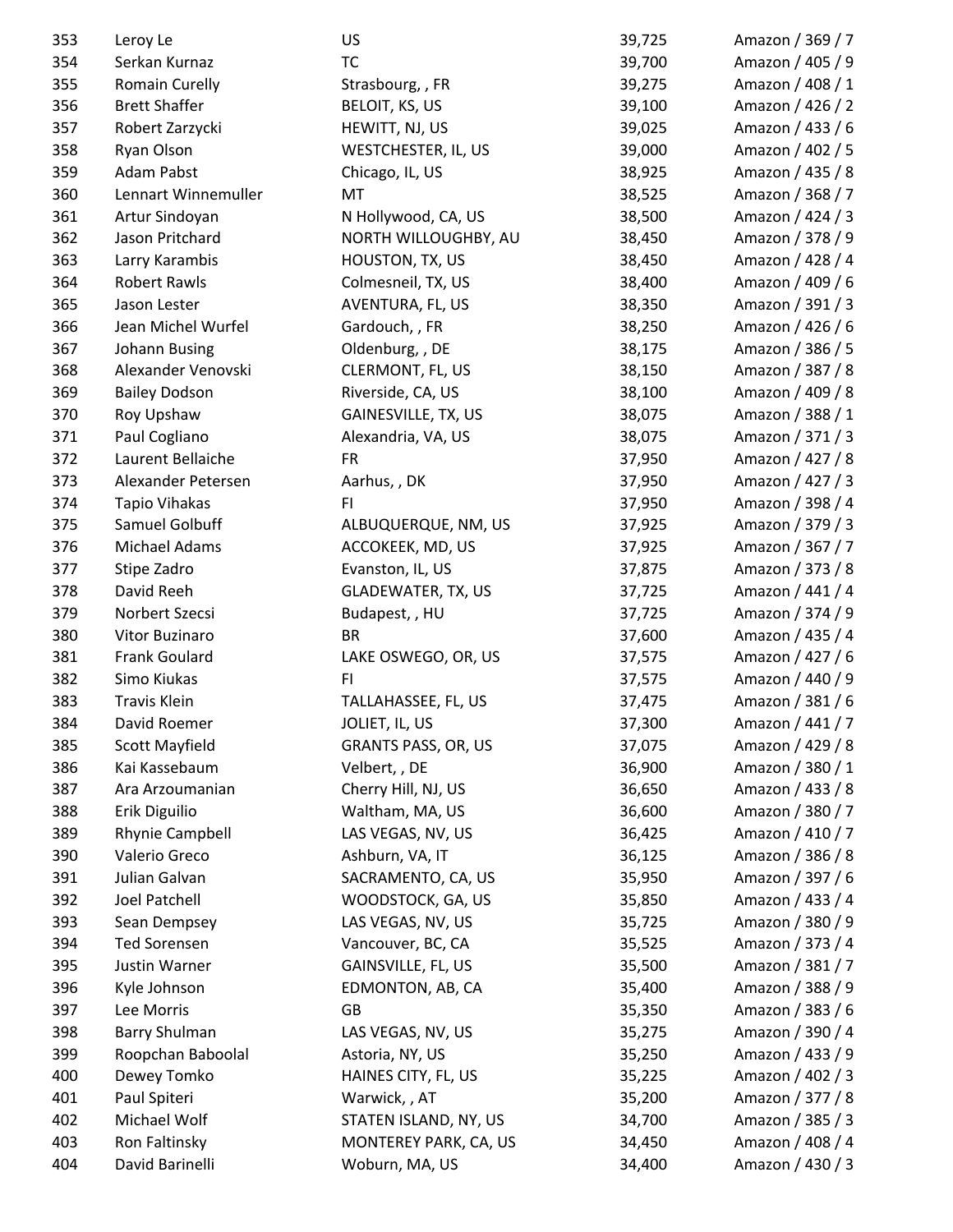| 405 | Konstantin Bucherl         | RENGENSBURG, , DE       | 34,175 | Amazon / 409 / 9 |
|-----|----------------------------|-------------------------|--------|------------------|
| 406 | Christian Glissmann        | KIEL, DE                | 34,100 | Amazon / 382 / 2 |
| 407 | Javier Chabolla            | YORBA LINDA, CA, US     | 34,050 | Amazon / 401 / 1 |
| 408 | Greg Croll                 | Los Angeles, CA, US     | 33,975 | Amazon / 374 / 4 |
| 409 | Jordan Knackstedt          | CA                      | 33,975 | Amazon / 411 / 5 |
| 410 | Joseph Rahme               | Johannesburg, , LC      | 33,850 | Amazon / 396 / 9 |
| 411 | Ricardo Lima               | <b>BR</b>               | 33,725 | Amazon / 389 / 1 |
| 412 | Roy Papatheodorou          | Zug,, GB                | 33,725 | Amazon / 418 / 1 |
| 413 | Michael Byrne              | OAK LAWN, IL, US        | 33,700 | Amazon / 415 / 8 |
| 414 | Craig Vandoorn             | Sapulpa, OK, US         | 33,575 | Amazon / 412 / 5 |
| 415 | Tore Lukashaugen           | LONDON, GB              | 33,400 | Amazon / 438 / 6 |
| 416 | Bryan Vanrijsbergen        | MT                      | 33,300 | Amazon / 419 / 1 |
| 417 | Markus Dittrich            | Koln, , DE              | 33,300 | Amazon / 418 / 9 |
| 418 | Romik Vartzar              | GLENDALE, CA, US        | 33,175 | Amazon / 420 / 9 |
| 419 | Redmond Lee                | LONDON, , GB            | 33,000 | Amazon / 398 / 7 |
| 420 | Cherng Hua                 | Temple City, CA, US     | 32,975 | Amazon / 400 / 7 |
| 421 | Jackie Glazier             | WANTIRNA,, AU           | 32,950 | Amazon / 397 / 7 |
| 422 | <b>Timothy Foster</b>      | SAN JOSE, CA, US        | 32,800 | Amazon / 389 / 9 |
| 423 | <b>Andrew Pantling</b>     | ST JULIAS, , GB         | 32,725 | Amazon / 370 / 8 |
| 424 | <b>Gabriel Thaler</b>      | HENDERSON, NV, US       | 32,700 | Amazon / 391 / 8 |
| 425 | Jonathan Moonves           | LOS ANGELES, CA, US     | 32,575 | Amazon / 434 / 1 |
| 426 | <b>Peter Charalambous</b>  | SUFFOLK, , GB           | 32,550 | Amazon / 389 / 5 |
| 427 | Bodo Sbrzesny              | BRUCHSAL, , DE          | 32,500 | Amazon / 436 / 9 |
| 428 | James Dawick               | OAKVILLE, ON, CA        | 32,475 | Amazon / 367 / 6 |
| 429 | Marco Pontillo             | North Vancouver, BC, CA | 32,375 | Amazon / 370 / 1 |
| 430 | Keith Morgan               | ENCINITAS, CA, US       | 32,250 | Amazon / 428 / 1 |
| 431 | Mark Schmid                | HENDERSON, NV, US       | 32,225 | Amazon / 391 / 5 |
| 432 | Anthony Ramsden            | London, , GB            | 32,200 | Amazon / 438 / 9 |
| 433 | Mark Maletic               | CANTON, MI, US          | 31,950 | Amazon / 387 / 6 |
| 434 | Velimir Marceta            | Kingston, ON, CA        | 31,950 | Amazon / 393 / 3 |
| 435 | Shawn Daniels              | WAYNE, PA, US           | 31,800 | Amazon / 412 / 9 |
| 436 | Ryan Paulin                | CUMMING, GA, US         | 31,775 | Amazon / 392 / 8 |
| 437 | Larry Goodman              | Prineville, OR, US      | 31,725 | Amazon / 394 / 8 |
| 438 | <b>Tom Macey</b>           | CHICAGO, IL, US         | 31,575 | Amazon / 438 / 4 |
| 439 | <b>Emad Alabsi</b>         | Wickliffe, OH, US       | 31,500 | Amazon / 403 / 2 |
| 440 | Roberto Rodriguez La Torre | ES                      | 31,300 | Amazon / 429 / 1 |
| 441 | <b>Shane Douglas</b>       | PRIEST RIVER, ID, US    | 31,300 | Amazon / 385 / 6 |
| 442 | Robert Goldbaum            | CHAPPAQUA, NY, US       | 31,275 | Amazon / 426 / 9 |
| 443 | Jerry Payne                | CENTERVILLE, OH, US     | 31,250 | Amazon / 421 / 2 |
| 444 | William Baxter             | AUGUSTA, GA, US         | 31,175 | Amazon / 410 / 5 |
| 445 | Artem Litvinov             | <b>RU</b>               | 31,150 | Amazon / 408 / 8 |
| 446 | Jenny Marczynski           | ELLENTON, FL, US        | 31,150 | Amazon / 417 / 4 |
| 447 | Dennis Cronin              | HONEY BROOK, PA, US     | 30,950 | Amazon / 413 / 2 |
| 448 | Alejandro Vargas           | ΙT                      | 30,675 | Amazon / 428 / 9 |
| 449 | Stanislav Barshak          | Playas Del Coco, , CR   | 30,550 | Amazon / 395 / 2 |
| 450 | <b>Richard Arnold</b>      | Santa Cruz, CA, US      | 30,350 | Amazon / 395 / 6 |
| 451 | Olvedi Artur               | Karcag, , HU            | 30,300 | Amazon / 406 / 6 |
| 452 | Jay Rosenkrantz            | COMMACK, NY, US         | 30,100 | Amazon / 378 / 2 |
| 453 | John Riordan               | TAMPA, FL, US           | 30,000 | Amazon / 424 / 4 |
| 454 | <b>Eric Perez</b>          | GOODYEAR, AZ, US        | 30,000 | Amazon / 422 / 2 |
| 455 | David Edgar                | Farmington, CT, US      | 29,775 | Amazon / 434 / 8 |
| 456 | Daniele Vesco              | IT                      | 29,700 | Amazon / 397 / 5 |
|     |                            |                         |        |                  |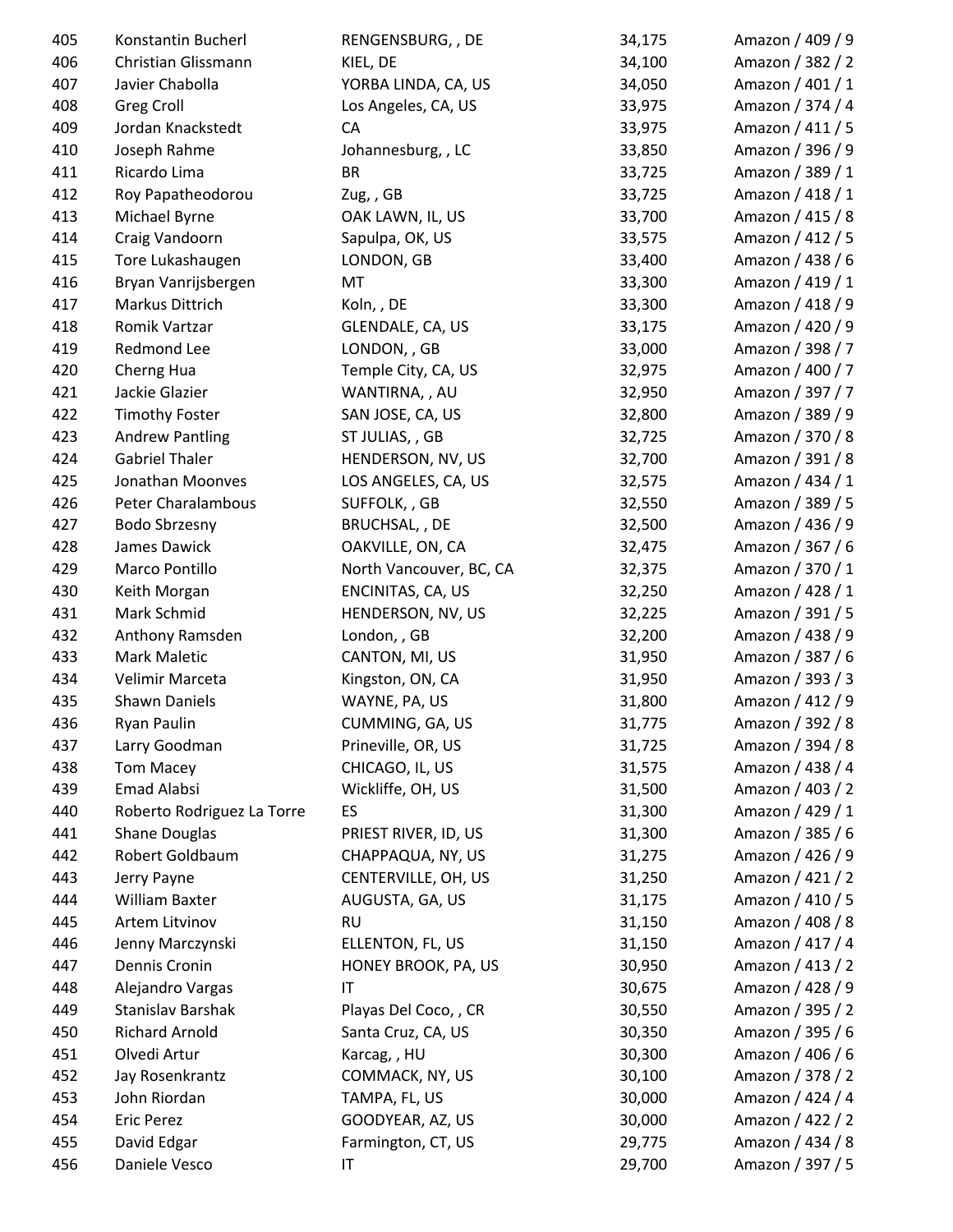| 457 | Pete Vilandos                    | HOUSTON, TX, US                | 29,525 | Amazon / 436 / 4 |
|-----|----------------------------------|--------------------------------|--------|------------------|
| 458 | Theodore Green                   | Lees Summit, MO, US            | 29,425 | Amazon / 377 / 6 |
| 459 | Scott Schwalich                  | <b>WEST CARROLLTON, OH, US</b> | 28,900 | Amazon / 387 / 9 |
| 460 | Aaron Frei                       | CANYON CNTRY, CA, US           | 28,875 | Amazon / 441 / 6 |
| 461 | Pratyush Buddiga                 | COLORADO SPRINGS, CO, US       | 28,850 | Amazon / 382 / 4 |
| 462 | Andrea Vezzani                   | ROMCOLO, , IT                  | 28,750 | Amazon / 390 / 5 |
| 463 | Quinn Do                         | EL MONTE, CA, US               | 28,700 | Amazon / 405 / 3 |
| 464 | <b>Tommy Petropoulos</b>         | Laval, QC, CA                  | 28,500 | Amazon / 436 / 1 |
| 465 | Mike Matusow                     | HENDERSON, NV, US              | 28,450 | Amazon / 385 / 7 |
| 466 | <b>Thomas Mcteer</b>             | COLUMBIA, SC, US               | 28,400 | Amazon / 423 / 1 |
| 467 | David Stefanski                  | EAST LYME, CT, US              | 28,200 | Amazon / 385 / 9 |
| 468 | Mike Luong                       | El Dorado Hls, CA, US          | 28,125 | Amazon / 389 / 8 |
| 469 | Foster Hays                      | DALLAS, TX, US                 | 28,000 | Amazon / 373 / 2 |
| 470 | Dylan Linde                      | COEUR D ALENE, ID, US          | 28,000 | Amazon / 395 / 1 |
| 471 | <b>Becky Rocco</b>               | HANAMAULU, HI, US              | 27,900 | Amazon / 384 / 2 |
| 472 | Cary Busler                      | Corona, CA, US                 | 27,800 | Amazon / 375 / 1 |
| 473 | Joseph Pergola                   | HENDERSON, NV, US              | 27,750 | Amazon / 402 / 4 |
| 474 | Michael Ryan                     | MASSILLON, OH, US              | 27,650 | Amazon / 420 / 5 |
| 475 | Aaron Steury                     | FORT WAYNE, IN, US             | 27,650 | Amazon / 381 / 8 |
| 476 | Robert Redman                    | LIBERTY, MO, US                | 27,625 | Amazon / 420 / 6 |
| 477 | Michael Kaplan                   | LAS VEGAS, NV, US              | 27,575 | Amazon / 407 / 4 |
| 478 | Thuy Phan                        | GARDEN GROVE, CA, US           | 26,750 | Amazon / 419 / 5 |
| 479 | <b>Constantinos Theocharides</b> | Nicosia, , CY                  | 26,600 | Amazon / 380 / 2 |
| 480 | Jerry Morris                     | Gainesville, GA, US            | 26,525 | Amazon / 419 / 9 |
| 481 | Ben Logan                        | TIVERTON, RI, US               | 26,500 | Amazon / 396 / 5 |
| 482 | Anthony Newman                   | <b>BROOKLYN, NY, US</b>        | 26,500 | Amazon / 371 / 9 |
| 483 | Tony Bigdali                     | San Jose, CA, US               | 26,450 | Amazon / 422 / 5 |
| 484 | Yotam Shmuelov                   | SAN FRANCISCO, CA, US          | 26,300 | Amazon / 385 / 2 |
| 485 | Raymond Coburn                   | JACKSON, NJ, US                | 26,100 | Amazon / 384 / 1 |
| 486 | Lisa Hamilton                    | LAS VEGAS, NV, US              | 26,075 | Amazon / 396 / 4 |
| 487 | Brian Benhamou                   | PARIS, , FR                    | 26,050 | Amazon / 439 / 9 |
| 488 | Andrew Sakai                     | Stanford, CA, US               | 25,900 | Amazon / 426 / 7 |
| 489 | Nikolas Metaxas                  | Boston, MA, US                 | 25,750 | Amazon / 371 / 6 |
| 490 | Adam Hsu                         | BELLEVUE, WA, US               | 25,700 | Amazon / 429 / 5 |
| 491 | Allen Cunningham                 | LAS VEGAS, NV, US              | 25,375 | Amazon / 400 / 6 |
| 492 | Ryan Schmidt                     | Las Vegas, NV, US              | 25,300 | Amazon / 369 / 5 |
| 493 | Michael Gagliano                 | ROCKAWAY, NJ, US               | 25,250 | Amazon / 405 / 8 |
| 494 | Allen Pock                       | FULLERTON, CA, US              | 25,225 | Amazon / 379 / 7 |
| 495 | John Shaw                        | Millington, TN, US             | 25,150 | Amazon / 407 / 3 |
| 496 | Mads Aamot                       | North Truro, MA, US            | 25,100 | Amazon / 430 / 9 |
| 497 | <b>Elliot Shmukler</b>           | SAN JOSE, CA, US               | 25,100 | Amazon / 411 / 6 |
| 498 | John Pito                        | Middletown, CT, US             | 25,000 | Amazon / 421 / 5 |
| 499 | Robert Schulz                    | Cottbus,, DE                   | 24,800 | Amazon / 389 / 7 |
| 500 | James Czarnecki                  | EDGEWATER, MD, US              | 24,775 | Amazon / 414 / 5 |
| 501 | Sebastien Guidez                 | Thun Leveoul, , FR             | 24,700 | Amazon / 376 / 1 |
| 502 | Kenneth Kavowras                 | <b>BROOKLYN, NY, US</b>        | 24,600 | Amazon / 434 / 7 |
| 503 | Kirill Kruglov                   | <b>RU</b>                      | 24,450 | Amazon / 377 / 5 |
| 504 | <b>Todd Hansen</b>               | Mesa, AZ, US                   | 24,350 | Amazon / 422 / 7 |
| 505 | La Sengphet                      | CARROLLTON, TX, US             | 24,150 | Amazon / 407 / 2 |
| 506 | Alexander Meidinger              | WEIDEN, , DE                   | 23,875 | Amazon / 403 / 4 |
| 507 | Michael Corson                   | MERCER ISLAND, WA, US          | 23,850 | Amazon / 432 / 5 |
| 508 | Jordan Morgan                    | MULDROW, OK, US                | 23,850 | Amazon / 393 / 7 |
|     |                                  |                                |        |                  |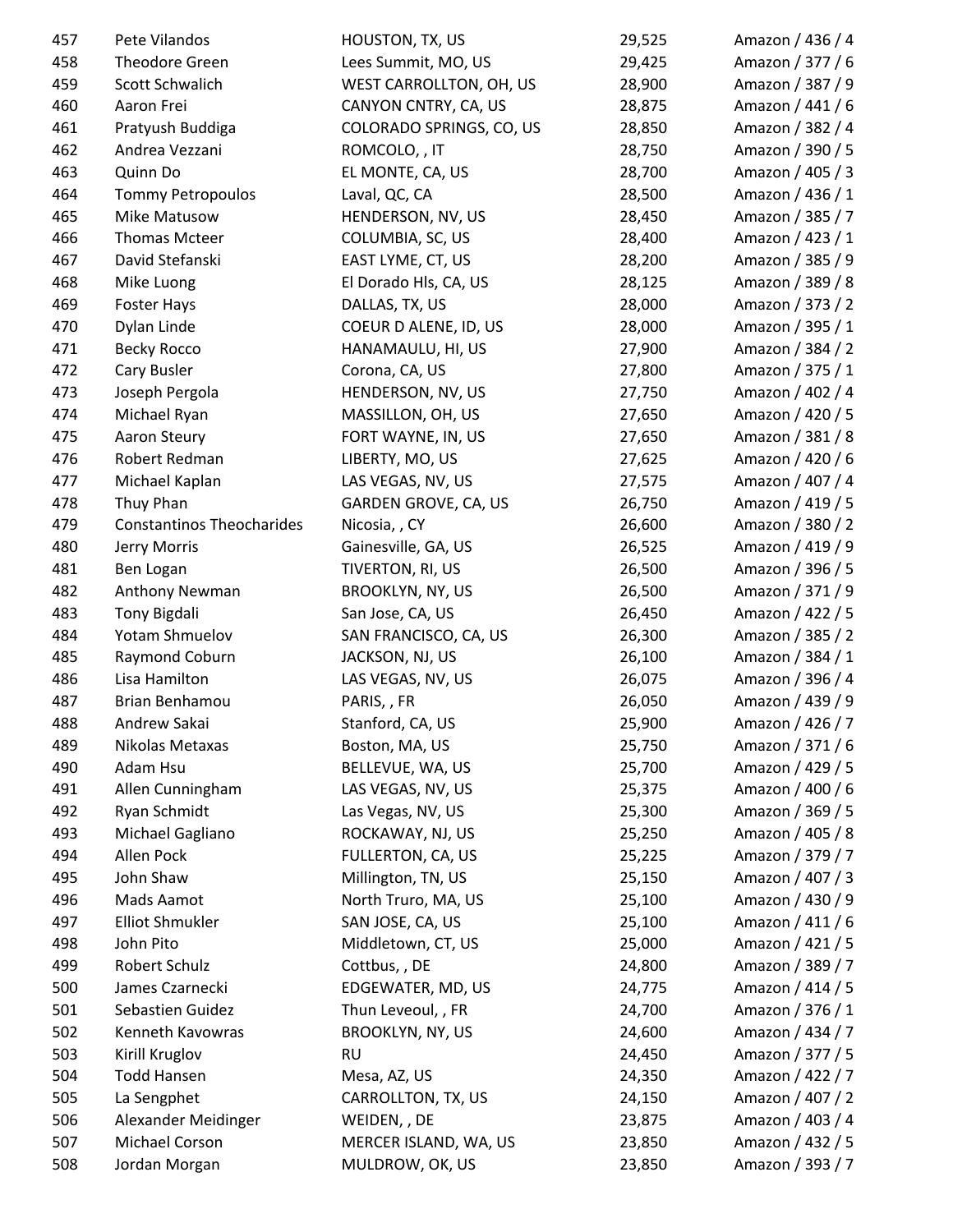| 509 | Kathy Lehne             | HOUSTON, TX, US                | 23,725 | Amazon / 380 / 3 |
|-----|-------------------------|--------------------------------|--------|------------------|
| 510 | Sergej Barbarez         | Hamburg, , DE                  | 23,650 | Amazon / 384 / 9 |
| 511 | Kyle White              | SURREY, BC, CA                 | 23,650 | Amazon / 413 / 7 |
| 512 | Matt Stout              | LAS VEGAS, NV, US              | 23,400 | Amazon / 370 / 7 |
| 513 | Warren Lindland         | Calgary, AB, CA                | 23,225 | Amazon / 392 / 2 |
| 514 | <b>Alexander Debus</b>  | LORSCH, , DE                   | 23,200 | Amazon / 413 / 6 |
| 515 | Sebastian Gohr          | <b>BRIGHTON,, GB</b>           | 23,100 | Amazon / 412 / 1 |
| 516 | William Davenport       | Los Alamitos, CA, US           | 22,900 | Amazon / 374 / 8 |
| 517 | Robert Pisano           | LAS VEGAS, NV, US              | 22,825 | Amazon / 417 / 1 |
| 518 | Jordan Smith            | <b>COLLEGE STATION, TX, US</b> | 22,800 | Amazon / 387 / 4 |
| 519 | Daniel Dizenzo          | SUSSEX, NJ, US                 | 22,750 | Amazon / 392 / 7 |
| 520 | Joe McGowan             | LAS VEGAS, NV, US              | 22,750 | Amazon / 391 / 9 |
| 521 | Anthony George          | LAS VEGAS, NV, US              | 22,650 | Amazon / 401 / 7 |
| 522 | Nicolas Chappuis        | CHEVREUSE, , FR                | 22,625 | Amazon / 372 / 4 |
| 523 | Michael Glick           | BALA CYNWYD, PA, US            | 22,600 | Amazon / 388 / 2 |
| 524 | <b>Robert Gates</b>     | HUNTINGTON BEACH, CA, US       | 22,450 | Amazon / 378 / 7 |
| 525 | Peter Ippolito          | EAST MEADOW, NY, US            | 22,325 | Amazon / 432 / 3 |
| 526 | Adam Cook               | PASADENA, MD, US               | 22,250 | Amazon / 396 / 2 |
| 527 | Nicholas Crisp          | Dallas, TX, US                 | 22,075 | Amazon / 371 / 5 |
| 528 | Saint Hung              | NEW YORK, NY, US               | 22,050 | Amazon / 370 / 6 |
| 529 | Jonas Mackoff           | VANCOUVER, BC, CA              | 21,825 | Amazon / 371 / 7 |
| 530 | <b>Gillian Epp</b>      | Cranbrook, BC, CA              | 21,825 | Amazon / 438 / 2 |
| 531 | Mikhail Aleksandrov     | YARSOSLAVL, , RU               | 21,550 | Amazon / 406 / 3 |
| 532 | Owen Glantz             | FORT MYERS, FL, US             | 21,450 | Amazon / 397 / 1 |
| 533 | Steven Gee              | SACRAMENTO, CA, US             | 21,425 | Amazon / 394 / 7 |
| 534 | Sasa Stancic            | ETOBICOKE, ON, CA              | 21,225 | Amazon / 409 / 1 |
| 535 | Simon Kovacic           | BIELEFELD, , DE                | 21,200 | Amazon / 406 / 2 |
| 536 | <b>Gregory Bastin</b>   | AUSTIN, TX, US                 | 21,200 | Amazon / 397 / 2 |
| 537 | Markus Ritt             | REGENSBURG, , DE               | 21,150 | Amazon / 430 / 8 |
| 538 | Alberto Santana         |                                |        | Amazon / 405 / 7 |
| 539 | <b>Thibaud Guenegou</b> | Maywood, NE, BR                | 21,050 |                  |
|     |                         | Annemasse, , FR                | 20,950 | Amazon / 425 / 3 |
| 540 | Jed Dickerson           | CARLSBAD, CA, US               | 20,925 | Amazon / 374 / 7 |
| 541 | Mark Shepherd           | Lisburn, , GB<br>IT            | 20,925 | Amazon / 386 / 9 |
| 542 | Marco Leonzio           |                                | 20,925 | Amazon / 371 / 2 |
| 543 | Gary Friedlander        | HOUSTON, TX, US                | 20,825 | Amazon / 416 / 6 |
| 544 | <b>Brandon Caputo</b>   | Orlando, FL, US                | 20,675 | Amazon / 424 / 7 |
| 545 | Diego Zeiter            | US                             | 20,600 | Amazon / 415 / 6 |
| 546 | Raffi Boyadjian         | Waltham, MA, US                | 20,200 | Amazon / 403 / 6 |
| 547 | Avery Cardoza           | LAS VEGAS, NV, US              | 20,200 | Amazon / 405 / 5 |
| 548 | John Toste              | Chino, CA, US                  | 20,150 | Amazon / 370 / 3 |
| 549 | Scott Dorin             | MEDINA, NY, US                 | 20,000 | Amazon / 375 / 4 |
| 550 | Michael Kanaan          | Nsw,, AT                       | 19,975 | Amazon / 398 / 9 |
| 551 | <b>Ben Roberts</b>      | LONDON, GB                     | 19,975 | Amazon / 379 / 2 |
| 552 | Jennifer Shahade        | PHILADELPHIA, PA, US           | 19,900 | Amazon / 370 / 2 |
| 553 | Robin Keston            | LONDON, , GB                   | 19,700 | Amazon / 390 / 3 |
| 554 | David Patent            | LAS VEGAS, NV, US              | 19,550 | Amazon / 417 / 2 |
| 555 | Jeffrey Frye            | PALESTINE, TX, US              | 19,175 | Amazon / 399 / 1 |
| 556 | Ryan Huston             | Bakersfield, CA, US            | 19,100 | Amazon / 398 / 3 |
| 557 | Martin Sutcliffe        | Aberdeen, , GB                 | 19,100 | Amazon / 385 / 4 |
| 558 | Dana Isaacson           | Bloomington, MN, US            | 18,875 | Amazon / 428 / 3 |
| 559 | Tom Rafferty            | SYDNEY, AU                     | 18,625 | Amazon / 415 / 4 |
| 560 | Michael Davis           | Henderson, NV, US              | 18,550 | Amazon / 368 / 1 |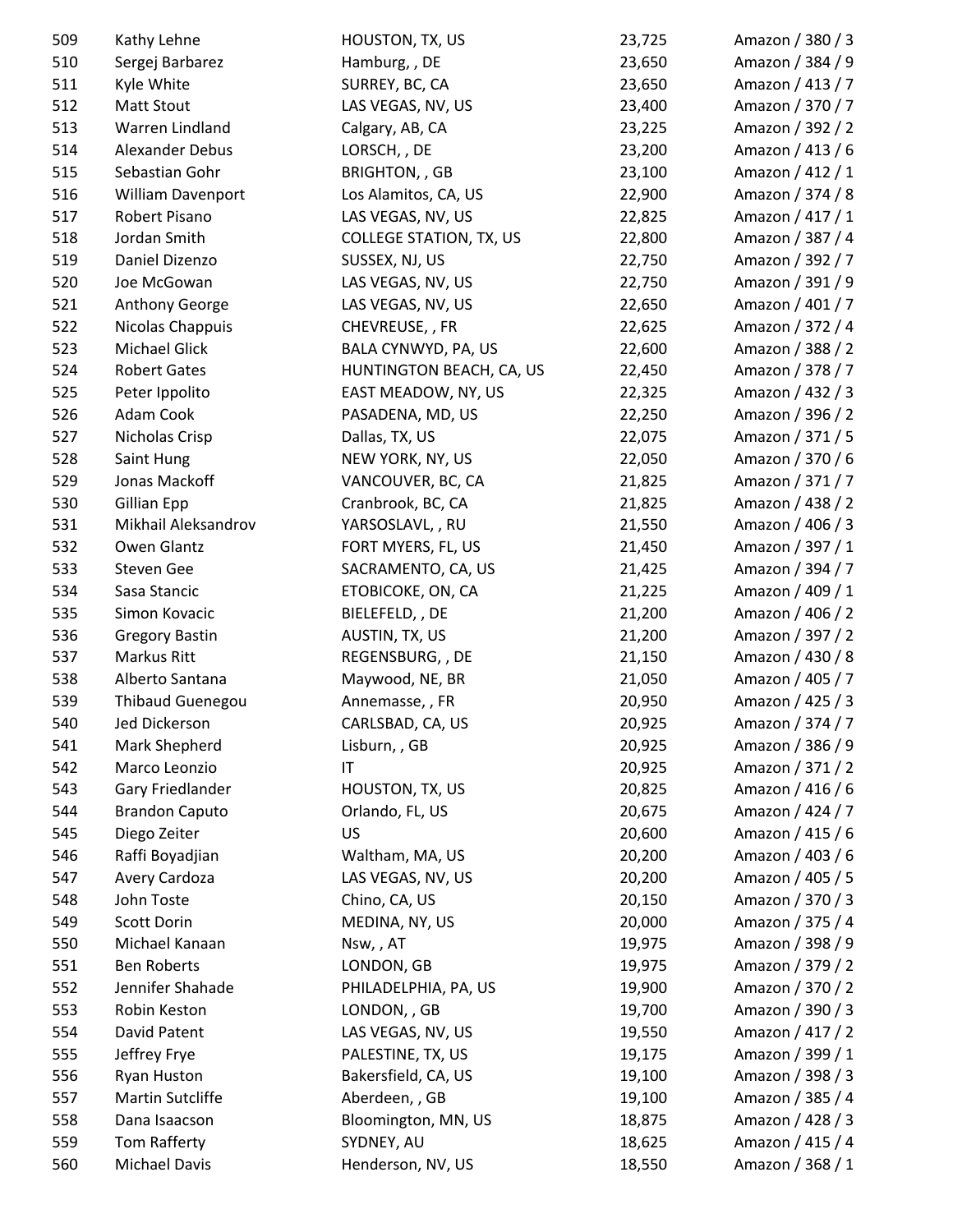| 561 | Ethan Porter               | CORDOVA, TN, US         | 18,525 | Amazon / 399 / 9 |
|-----|----------------------------|-------------------------|--------|------------------|
| 562 | David Trevino              | Friendswood, TX, US     | 18,400 | Amazon / 400 / 3 |
| 563 | Macradij Yacoubian         | North Hollywood, CA, US | 18,325 | Amazon / 408 / 6 |
| 564 | Tatjana Pasalic            | NEW YORK, NY, HR        | 18,325 | Amazon / 404 / 5 |
| 565 | Artur Koren                | ROYAL OAK, MI, US       | 18,250 | Amazon / 402 / 6 |
| 566 | Andrew Nguyen              | Allen, TX, US           | 18,100 | Amazon / 425 / 5 |
| 567 | Semen Apokorin             | <b>RU</b>               | 18,100 | Amazon / 394 / 1 |
| 568 | <b>Walton Carlisle</b>     | LAS VEGAS, NV, US       | 17,775 | Amazon / 418 / 5 |
| 569 | Maxim Fedorov              | <b>RU</b>               | 17,750 | Amazon / 432 / 7 |
| 570 | <b>Brandon Meyers</b>      | COLUMBUS, OH, US        | 17,725 | Amazon / 434 / 9 |
| 571 | Eli Gorin                  | N Miami Beach, FL, US   | 17,700 | Amazon / 423 / 7 |
| 572 | David Ashby                | LOUISVILLE, KY, US      | 17,650 | Amazon / 389 / 4 |
| 573 | <b>Timothy Mckernan</b>    | SAINT LOUIS, MO, US     | 17,575 | Amazon / 425 / 4 |
| 574 | Redmond Toth               | HU                      | 17,450 | Amazon / 397 / 4 |
| 575 | Dany Ducas                 | La Pocatiere, , CA      | 17,200 | Amazon / 425 / 2 |
| 576 | Jonathan Dimmig            | AMHERST, NY, US         | 17,075 | Amazon / 383 / 1 |
| 577 | <b>Richard Bassing</b>     | ANDOVER, MN, US         | 17,050 | Amazon / 441 / 8 |
| 578 | <b>Govert Metaal</b>       | MONACO, , MC            | 17,050 | Amazon / 388 / 6 |
| 579 | <b>Shane Stewart</b>       | STAYNER, , CA           | 17,000 | Amazon / 383 / 7 |
| 580 | Thea Robin                 | AT                      | 16,950 | Amazon / 376 / 2 |
| 581 | Thomas Mou                 | SYRACUSE, NY, US        | 16,700 | Amazon / 385 / 8 |
| 582 | Kevin Schulz               | WENTZVILLE, MO, US      | 16,650 | Amazon / 402 / 7 |
| 583 | <b>Eugene Du Plessis</b>   | STELLENBOSCH, , ZA      | 16,350 | Amazon / 392 / 9 |
| 584 | <b>Charles Smithson</b>    | GB                      | 16,300 | Amazon / 412 / 3 |
| 585 | Jerrod Ankenman            | AVON, CT, US            | 16,250 | Amazon / 425 / 1 |
| 586 | <b>Todd Elwood</b>         | SOUTHLAKE, TX, US       | 15,950 | Amazon / 432 / 9 |
| 587 | David Schnettler           | SAN DIEGO, CA, US       | 15,850 | Amazon / 410 / 4 |
| 588 | John Eames                 | SOUTHPORT, , GB         | 15,675 | Amazon / 424 / 1 |
| 589 | Sridhar Prathivadi         | SAINT LOUIS, MO, US     | 15,600 | Amazon / 441 / 9 |
| 590 | Adam Zimowski              | RACINE, WI, US          | 15,575 | Amazon / 432 / 2 |
| 591 | James Grant                | Paradise Valley, AZ, US | 15,400 | Amazon / 392 / 1 |
| 592 | Michael Mccliman           | Corona, CA, US          | 15,300 | Amazon / 402 / 9 |
| 593 | Vitaly Kovyazin            | <b>BROOKLYN, NY, US</b> | 15,225 | Amazon / 406 / 1 |
| 594 | Mike Sexton                | THOUSAND OAKS, CA, US   | 15,200 | Amazon / 369 / 6 |
| 595 | Donnacha O'Dea             | DUBLIN, , IE            | 15,050 | Amazon / 438 / 1 |
| 596 | Sean Winter                | Jacksonville, FL, US    | 15,025 | Amazon / 396 / 8 |
| 597 | Alexander Beeckx           | ANTWERP, , BE           | 14,275 | Amazon / 425 / 8 |
| 598 | George Griffith            | ST.MICHAEL, BB          | 14,200 | Amazon / 438 / 7 |
| 599 | Alex Madriaga              | HOLTVILLE, CA, US       | 14,200 | Amazon / 421 / 1 |
| 600 | Louis Pito                 | Cheshire, CT, US        | 14,050 | Amazon / 429 / 7 |
| 601 | Daniel Kaiser              | Ebringen, , DE          | 13,950 | Amazon / 372 / 6 |
| 602 | David Frazier              | Anchorage, AK, US       | 13,925 | Amazon / 403 / 7 |
| 603 | Allyn Jaffrey Shulman      | LAS VEGAS, NV, US       | 13,800 | Amazon / 436 / 5 |
| 604 | Kevin Sumstine             | Vista, CA, US           | 13,775 | Amazon / 367 / 2 |
| 605 | <b>Grayson Nichols</b>     | WINDERMERE, FL, US      | 13,475 | Amazon / 416 / 5 |
| 606 | David Tindall              | CORPUS CRISTI, TX, US   | 13,400 | Amazon / 423 / 6 |
| 607 | Steven Miranda             | BURLINGAME, CA, US      | 13,225 | Amazon / 420 / 3 |
| 608 | Carlos Lopez Neira         | Lancaro, , ES           | 13,150 | Amazon / 400 / 2 |
| 609 | <b>Phillip Gilbert</b>     | RIVERSIDE, CA, US       | 13,050 | Amazon / 395 / 7 |
| 610 | Douglas Roger              | Rancho Mirage, CA, US   | 13,050 | Amazon / 382 / 3 |
| 611 | Miguel Borrero             | JERSEY CITY, NJ, US     | 13,000 | Amazon / 381 / 3 |
| 612 | <b>Christopher Greaves</b> | ZIONSVILLE, IN, US      | 12,250 | Amazon / 374 / 6 |
|     |                            |                         |        |                  |